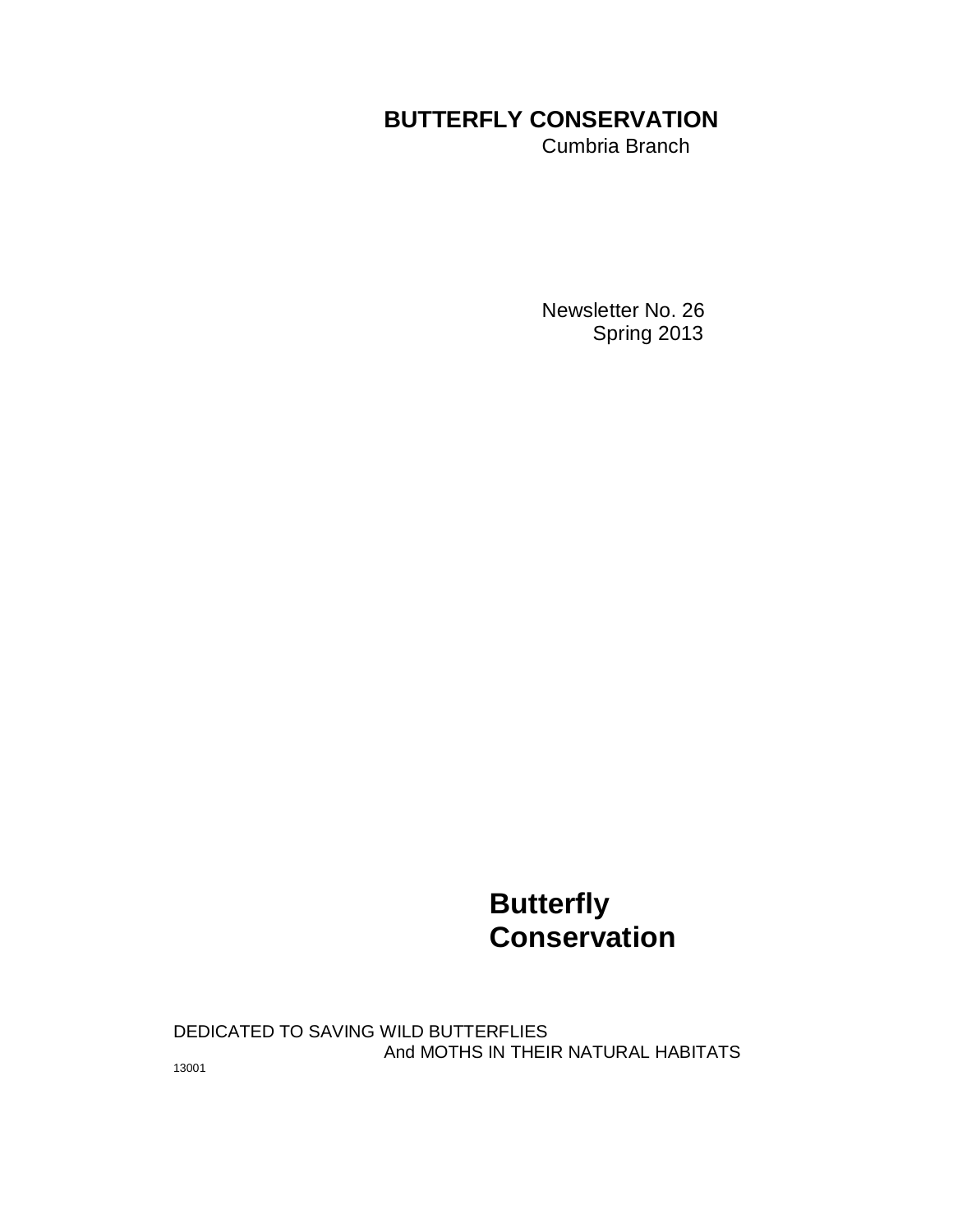# **Message from …… …… our Branch Chairman**

Welcome to what has to be a better year for butterflies and moths! However the dismal weather did not stop the superb habitat restoration work that took place in 2012. Volunteer work parties and contractors have been busy coppicing and helping to create herb rich woodland clearings and grasslands to support our butterfly and moth populations. Our winter work programme will be about finished by the time you read this although we do have some bracken bashing mingled in with our summer field trips and we would be delighted if you could come on some of our summer outings which are better than ever in 2013.

Next winter's work programme will be in our Autumn newsletter.

The Morecambe Bay and South Lakes limestones are particularly blessed with nationally scarce populations of High Brown and Pearl Bordered Fritillaries and are also home to some of the UK's best sites for Duke of Burgundy, Northern Brown Argus, Dingy Skipper, Small Pearl Bordered Fritillary, Grayling, Wall, Large Heath and Scotch Argus. Other parts of Cumbria host equally rare and beautiful butterflies such as the Small Blue, Mountain Ringlet and Marsh Fritillary. These last three mentioned are all covered by articles in this newsletter and even better news --- all the above species can be seen if you attend our Summer Field Trips details of which also follow in this newsletter and can also be found on our website.

Indeed all our 40 species of butterflies feature on our updated website Butterfly Conservation Cumbria – click on 'species.'

Cumbria is also home to many species of beautiful moths and with an ever growing interest in moths you will notice that our summer programme now includes more moth events including at our AGM at Haybridge. Please make a note in your diary to attend this event if you can – it's a wonderful place. Moth trapping will be done overnight so we start our AGM by opening the traps to see what this superb Rusland Valley location brings us. The brief AGM will be followed by a look at our Branch members' survey giving you the opportunity to discuss your views on the future of Butterfly Conservation in Cumbria. Finally after lunch (bring your own please) we will walk around this unique nature reserve and look out for not only butterflies such as Large Heath but Flycatchers, Honey Buzzards and we always see snakes under the snake traps as well.

Our moth events will be greatly assisted by the recent purchase of a Branch moth trap and generator – much better than always trying to borrow and/or rely on batteries. Some of our summer events you will notice are joint with other organisations which is a good way of strengthening our already good relations with other conservation groups.

Finally, thank you for your feedback on how we could respond to Butterfly Conservation's 2020 vision document – in particular how Cumbria Branch can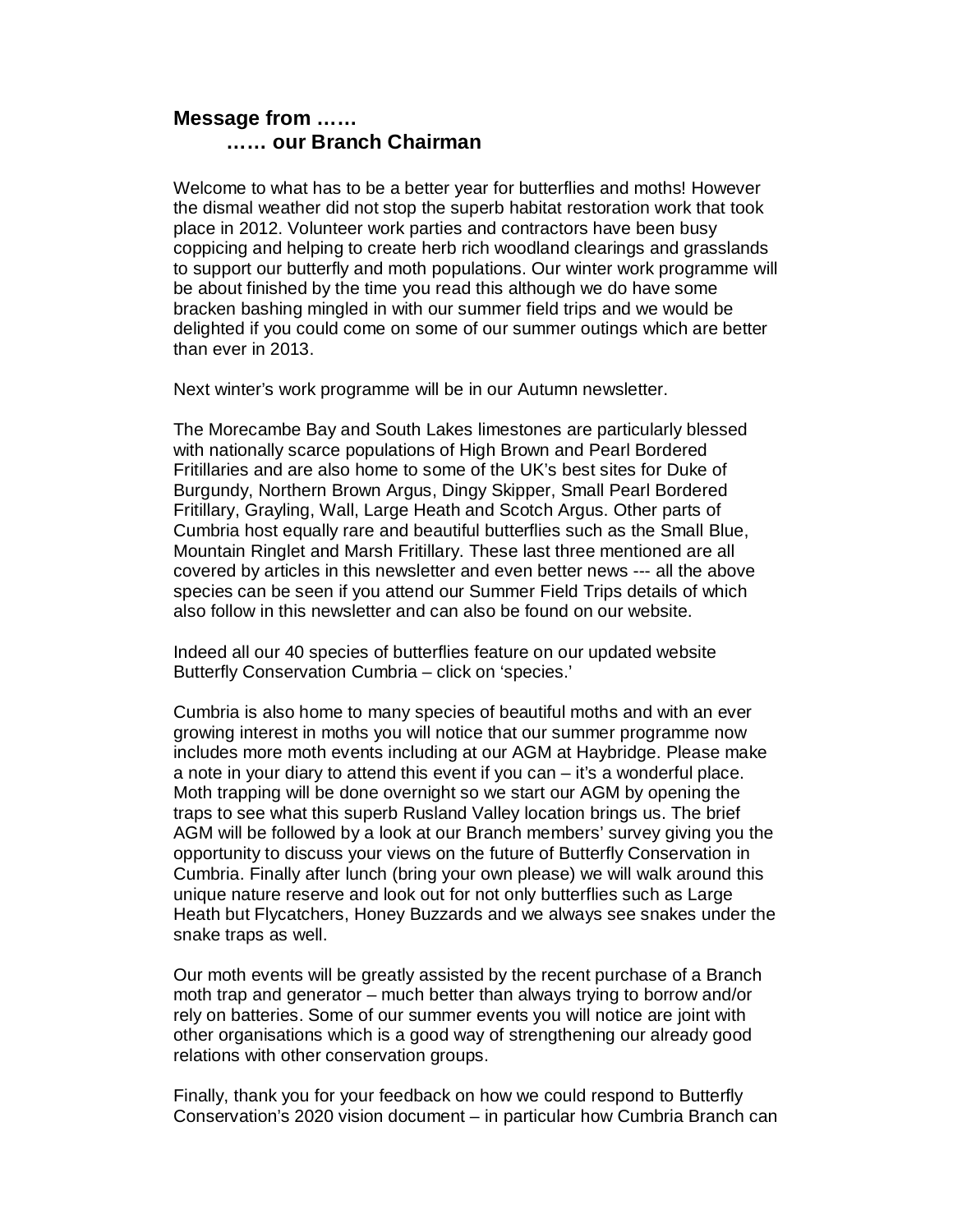build a larger and involved membership. Your committee is determined to achieve this and to greatly assist with this challenge we have included with this newsletter a separate Cumbria Branch 2020 Vision Members' Survey – please complete this survey if you possibly can and return it in the preaddressed envelope provided. A good return would make a huge difference to how we can plan together for a future that enables us to do more to help look after and enjoy Cumbria's wonderful butterfly and moth heritage.

Best Wishes,

# **Chris Winnick**

# The Annual General Meeting

of the Cumbria Branch of Butterfly Conservation will be held at Haybridge Nature Reserve at 11 o'clock on 12<sup>th</sup> May 2013.

Before the AGM there will be an inspection of moth traps at 10 o'clock to see which moths arrived overnight (and can we add to the site's list of well over 100 species?). Come and see!

 Please bring your own packed lunch, and be appropriately shod if joining the guided butterfly walk on the Reserve's mosses or woodlands from around 1 o'clock.

**Directions**: Turn right off the A590 just west of Haverthwaite, sign-posted Bouth. In Bouth, pass the White Hart and continue north towards Oxen Park. Where the minor road turns sharp left, take the right turn (which is in fact straight on) onto an even more minor road signed Low Hay Bridge. About a mile along that road you will see the car park on the left and Reserve buildings ahead. (Grid ref SD337876) **Contact:** Sarah Bradley, 015395 52340

# AGENDA

- 1. Introduction & apologies for absence
- 2. Minutes of the last AGM (printed in autumn 2012 newsletter)
- 3. Matters arising
- 4. Branch Chairman's report
- 5. Treasurer's report
- 6. Appointment of Officers
- 7. Any other business

# **FIELD TRIPS 2013 ……**

### **Sunday 12 May - Hay Bridge Nature Reserve, 11.00 hours**

**ANNUAL GENERAL MEETING** of Butterfly Conservation's Cumbria Branch, Preceded at 10.00 hours by opening the moth traps from the previous night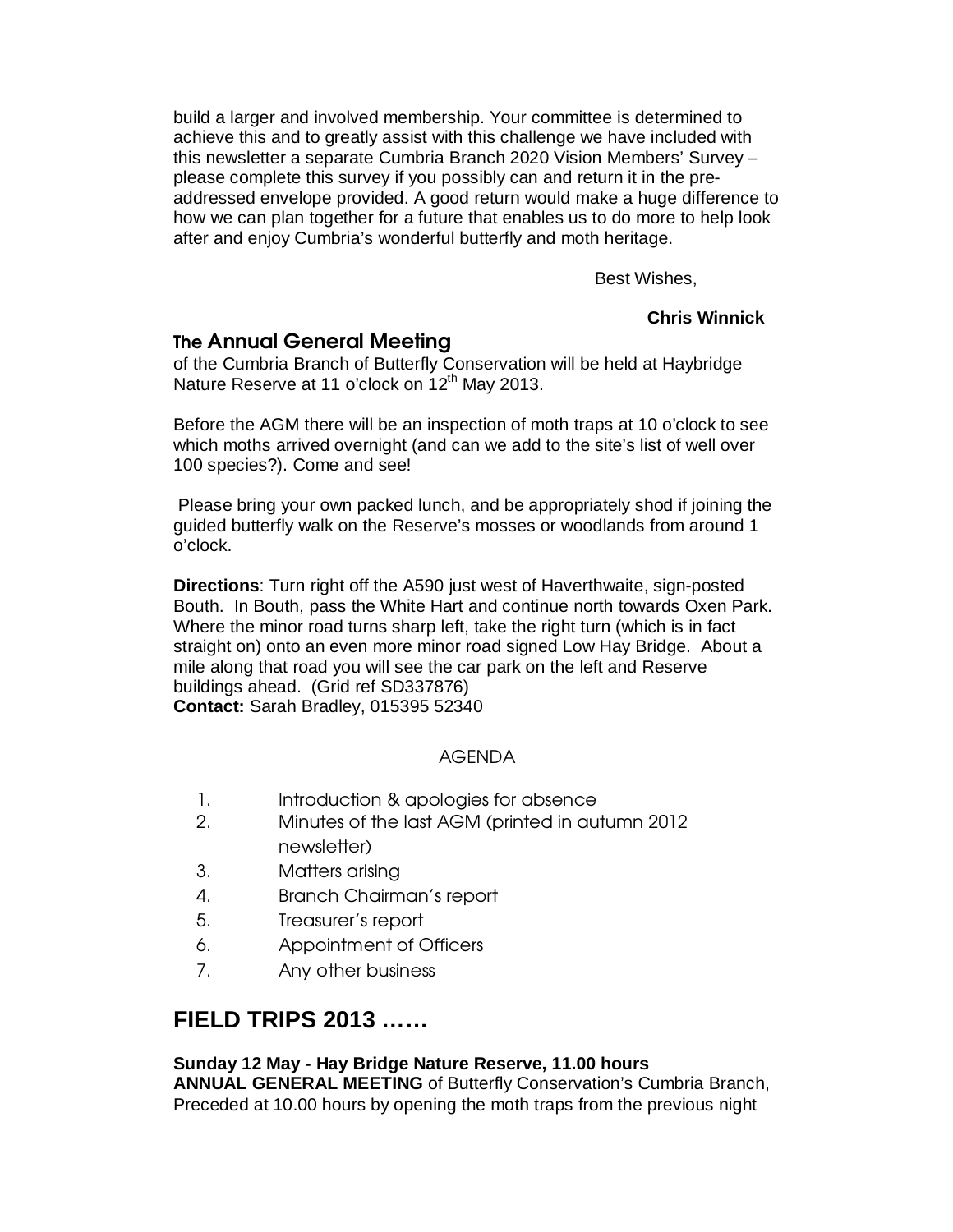and followed by a guided walk on these lovely mosses to see Large Heath, birds and an almost 100% guarantee of seeing snakes - see above details. **Directions** – see above. **Contact**: Sarah Bradley, 015395 52340.

#### **Sunday 19 May – Butterflies in the Witherslack Area, 1100 hours**

A walk through some of the sites where we have been working during the winter months, with the prospect of seeing Pearl-bordered Fritillary and Brimstone butterflies, also the scarce micro-moth Anania funebris. **Directions:** Turn off A590 towards Witherslack, pass the Derby Arms and continue through the village to Witherslack Hall. Turn right in front of the Hall main gates onto a rough track (The Kennels) to park at grid ref: SD436859 **Contact:** Robin Eddleston, 015395 32217

# **Wednesday 22 May – Butterflies at Township Plantation, 11.00 hours**

(Joint event with Arnside Natural History Society)

A visit to this very special place hopefully to see Duke of Burgundy, Pearl Bordered Fritillary and maybe Anania funebris.

**Directions:** From Gilpin Bridge on the A590 take the A5074 then 2nd left into The Howe village. Turn left in the centre at the top of the hill, then bear right on a bumpy track. Park at the first clearing in the wood. (Grid ref: SD453884) **Contact:** Steve Doyle, 01228 544059

#### **Saturday 25 May – Finglandrigg NNR, 1100 hours**

Another chance to see the Marsh Fritillary, hopefully thriving again, at this wonderful site. Bring appropriate clothing, lunch and **Wellingtons. Directions:** Take B5307 west from Carlisle and pass through Thurstonfield and Kirkbampton. After about a mile, note large Haverlands car park sign and park in the large car park on left. (Grid ref: NY283572) **Contact:** Steve Doyle, 01228 544059

#### **Sunday 26 May – Butterflies at Workington Wind Farm, 1100 hours**

Target Small Blue and lots more at this super site. Should also see Wall Brown. Afterwards we can look at other sites in the area as well as some of the most interesting and diverse flora there.

**Directions:** In Workington get to the north side of the River Derwent. Immediately on the north side of the bridge you are at a roundabout so take the exit leading to the Port of Workington. If you come over the bridge it is the second exit, if you come under the bridge it's the first exit. Pass over the railway line and take the first right after 150 metres. Car park at the end of the surfaced track just before the steel barriers. (Grid Ref: NX995303) **Contact:** Steve Doyle, 01228 544059

# **Friday and Saturday 31 May / 1 June – Moth trapping at CWT's Plumgarths gardens. Friday evening from 2145 hours onwards and Saturday morning from around 0830 hours.**

(Joint event with Cumbria Wildlife Trust.)

Moth enthusiasts from both organisations will be running light traps around the gardens on Friday evening hoping to attract many species of attractive and interesting moths. We shall see and identify moths as they arrive, then on Saturday morning the traps will be opened to examine the night's catch prior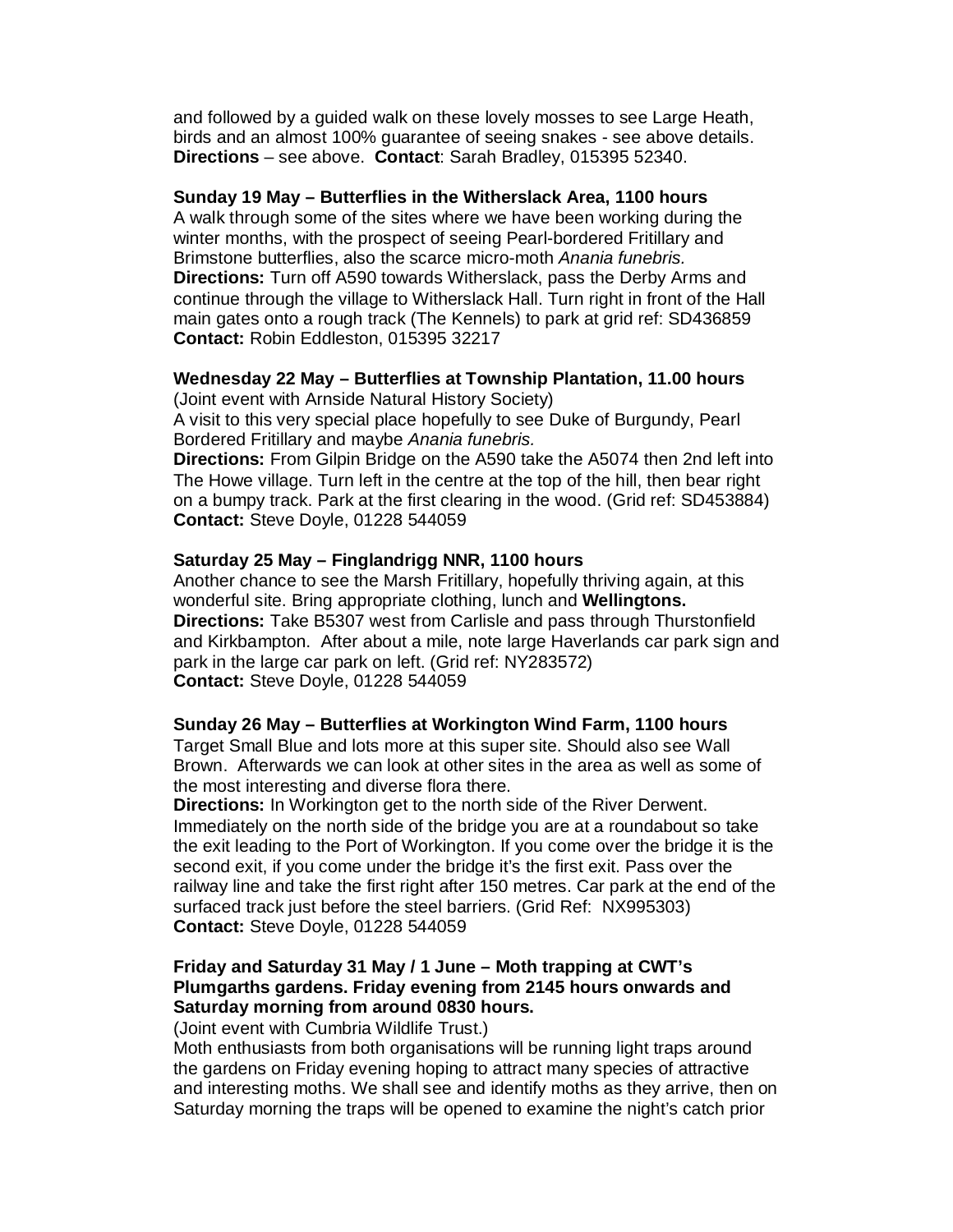to the moths' release. Feel free to attend one or both events, and for the evening session please wear warm outdoor clothing and bring a torch. **Directions:** The venue is the CWT HQ, Plumgarths, Kendal LA8 8 LX (Grid ref: SD494947). Around 300 metres on the right along the Crook, Hawkshead via Ferry road from Plumgarths roundabout.

**Contact**: Event could be cancelled if weather very wet &/or windy. If in doubt contact Martin Tordoff 01539 735935 or 07981 348148. Booking in advance required by phoning Jamie Normington on 01539 816300.

#### **Friday night and Saturday 14/15 June- Bioblitz at Finglandrigg**

For more details of this epic event, see the full article printed in this newsletter

#### **Monday 17 June – Township Plantation, 1000 hours**

Bracken-bashing – not really a field trip, more of a work party, but we usually see some butterflies too! Please bring along an old walking stick or similar implement for bashing.

**Directions**: As 22 May. **Contact**: Martin Tordoff, 01539 735935

#### **Monday 24 June – Linsty Hall Wood, nr Ickenthwaite, Rusland, 1000 hours**

Bracken-bashing – again, more of a work party, with added butterfly opportunities. Please bring along an old walking stick or similar implement for bashing.

**Directions**: As 14 July. **Contact**: Chris Winnick: 01539 728254

#### **Saturday 6 July – Mountain Ringlets, Hartsop Dodd, 10.30 hours**

(Joint event with Hartsop Village Society)

A chance to see this recently discovered Mountain Ringlet colony, starting from Kirkstone Pass car park (Grid ref: NY400080) at 1030 hours, with a walk over Caudale Moor to Hartsop Dodd (around 3 miles each way with combined total ascent of approx. 600 metres). Will be subject to cancellation if weather unfavourable. Leaders: Martin Tordoff and Sarah Bradley. **Contact** if weather at all doubtful: Martin Tordoff 01539 735935.

#### **Sunday 7 July – Mountain Ringlets, Haweswater, 10.30 hours**

(Joint event with Cumbria Wildlife Trust)

This year's Mountain Ringlet walk will start from Haweswater Head car park (Grid ref: NY468107) at 1030 hours, with a walk up to Kidsty Pike / High Raise (around 4 miles each way with approx. 650 metres of ascent) to see Lakeland's possibly most thriving colony of this butterfly. Will be subject to cancellation if weather unfavourable. Leaders: Martin Tordoff and John Dunbavin.

**Contact** if weather at all doubtful: Martin Tordoff 01539 735935.

#### **Monday 8 July – Butterflies at Witherslack Woods & Howe Ridding,**

**1400 hours** (Joint event with Arnside Natural History Society) A walk through these magnificent woodlands which are being managed for butterflies and wood fuel products. We should see High Brown and Dark Green Fritillaries – maybe just a bit early for Silver Washed but possibly and there will be other species such as Purple Hairstreak to look out for.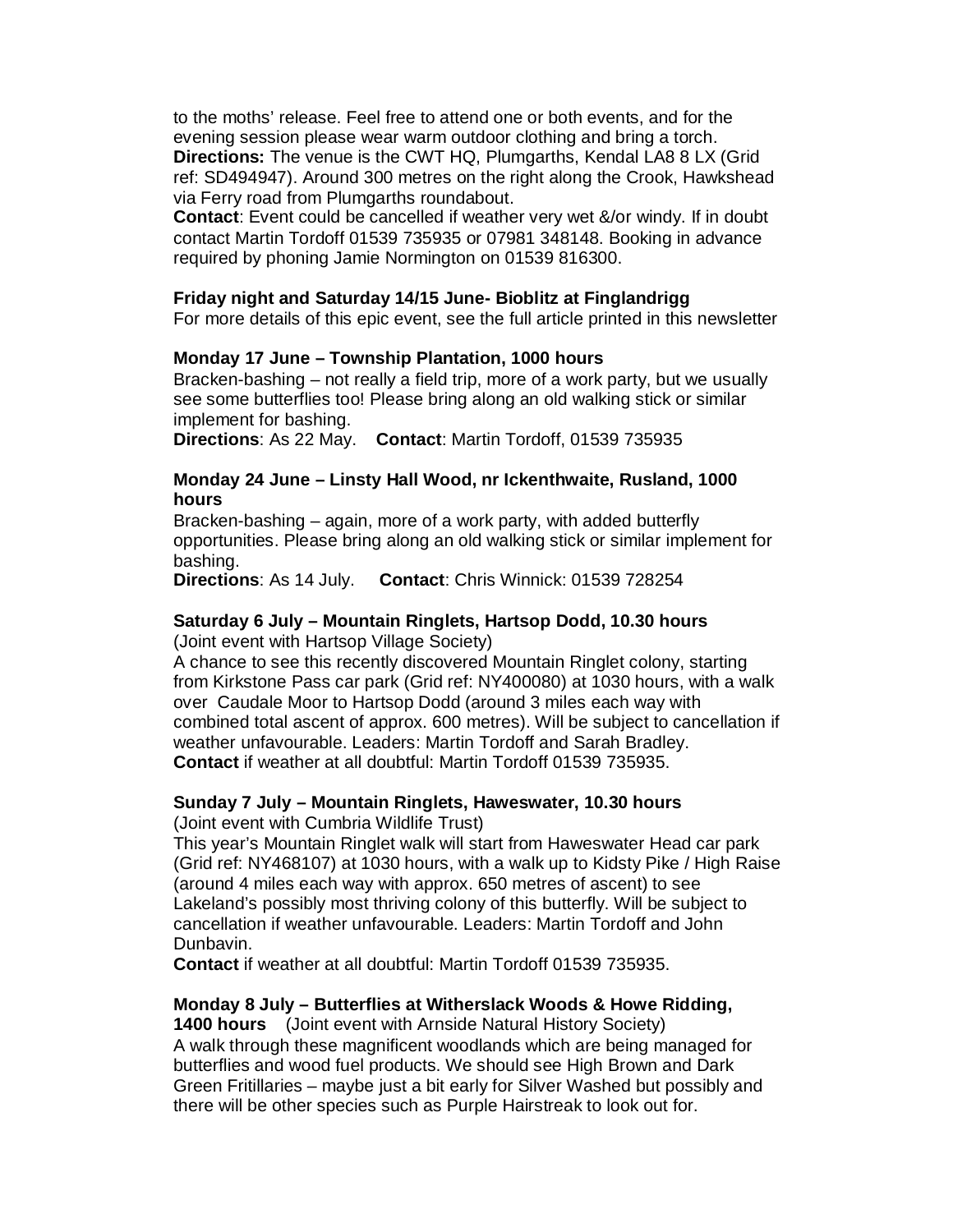**Directions:** Turn off A590 towards Witherslack, pass the Derby Arms and continue through the village, pass Witherslack Hall gates, then a further mile to roadside parking area at grid ref: SD430870. **Contact**: Chris Winnick, 01539 728254

#### **Sunday 14 July – Butterflies at Linsty Hall Wood, near Ickenthwaite, Rusland, 11.00 hours**

Fritillary butterflies and other species to discover at this relatively new site. **Directions**: At Haverthwaite crossroads on the A590 take the road (to right if westbound) signposted Bouth. Shortly, at a T-junction turn right, then left fork soon after and head for Rusland village. At Rusland Cross (about 3 miles) the road bears sharp left (ignore minor turning on right to Crosslands), then shortly afterwards bear sharp right by Rusland Hall. At a T-junction facing church turn left. After less than half a mile keep left, ignoring the two right turns to Satterthwaite, but soon after look for the sharp right turn uphill through woods to Ickenthwaite. After less than a mile park on open grassland on left, at grid ref: SD326897.

**Contact**: Chris Winnick 01539 728254

#### **Monday 15 July – Moths at Latterbarrow, 21.45 hours till late**

(Joint event with Cumbria Wildlife Trust)

Using light traps we'll see what we can add to the list of almost 100 moth species on this wonderful limestone grassland and woodland site. Please wear warm outdoor clothing and bring a torch.

**Directions:** From A590 take minor road towards Witherslack for 100 metres, turn left at the Derby Arms and park about 300 metres along that dead end road, Grid Ref. SD440828

**Contact** if weather doubtful contact Martin Tordoff 07981 348148

# **Friday 26 July – Moths at Burns Beck Moss, 2130 hours till late**

(Joint event with Cumbria Wildlife Trust)

An opportunity to see some of the moths on this upland site of raised mires and bogs. A series of light traps will be set around the site, and we hope to add to the list of over 125 moth species already recorded there. Please bring a torch and wear warm outdoor clothing and sturdy footwear - Wellingtons suggested if following recent rain.

**Directions:** Burns Beck Moss is located 5.5 miles east of Kendal. Access is most easily gained from the A684 Sedbergh road. From Jct 37 of the M6 head towards Sedbergh and turn right in 0.4 miles. Follow this road for 2.8 miles (passing Killington Reservoir) to reach a quarry and large parking area on left of road at grid ref: SD596880.

**Contact:** if weather at all doubtful, contact Martin Tordoff, 01539 735935

#### **Monday 29 July – Butterflies at Barrow-in-Furness Slag Banks, 1330 hours at the Ormsgill site or 1300 hours at Grange-over-Sands Berners car park.** (Joint event with Grange Natural History Society)

This is an excellent site for Grayling but large numbers of Common Blues and Gatekeepers were also seen on our visit two years ago.

**Directions:** From Lindal in Furness follow A590 through three roundabouts towards Barrow. Pass industrial buildings on both sides in 40-mph limit. Just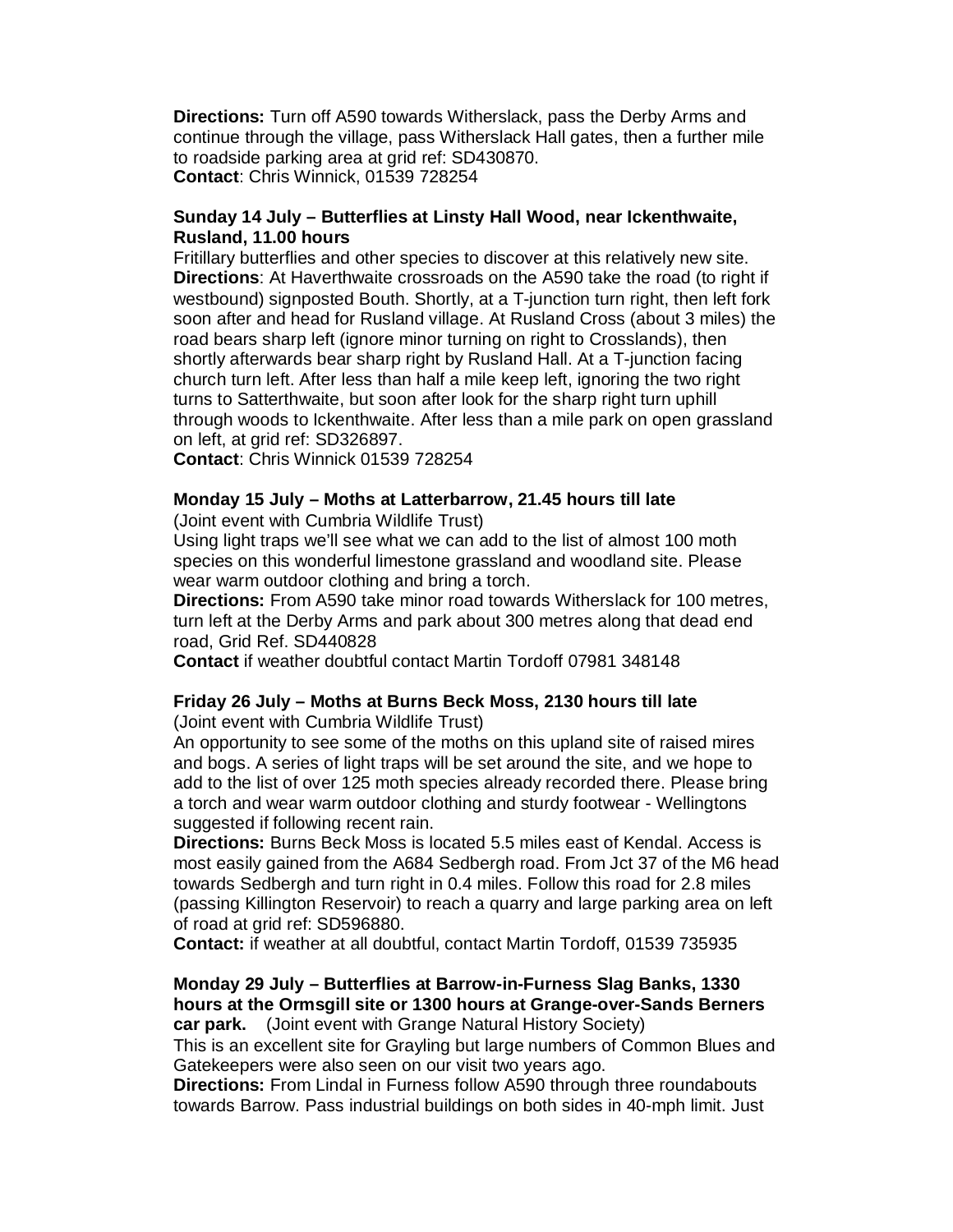after passing the left sign to Ormsgill note the two reclaimed slag banks on the right. There is a red sandstone wall on the right, situated on a gentle left hand bend. Turn right to the parking area before the start of the wall. (Grid ref: SD192712) Bring appropriate clothing, lunch and stout footwear. **Contact:** Martin Chadwick, 015395 32553

#### **Sunday 11 August – Butterflies at Smardale Gill, 1030 hours**

(Joint event with Cumbria Wildlife Trust) Target Scotch Argus at this great site.

**Directions:** At 0.5 miles south of Kirkby Stephen station turn off A685

(Ravenstonedale to Kirkby Stephen road) by a small tree plantation onto a minor road signposted Smardale. Straight on, cross railway and turn left after about 2km. Ignore sign for Smardale Hall, bear right and cross disused railway followed by immediate left turn and left again into car park marked Cumbria Wildlife Trust. (Grid ref: NY738083) **Contact:** Peter Boardman, 01768 372063

#### **Wednesday 14 August - Moths and other nightlife at The Footprint, St Catherine's, Windermere, from 2000 hours**

A National Trust Nightlife event with assistance from Butterfly Conservation Cumbria Branch. Moth traps will run from 2000 hours until late. A good venue with seating, refreshments and shelter if wet!

**Directions:** Take the A592 Kirkstone Pass road from the mini-roundabout just north of Windermere, after 300 metres turn right through stone gateposts, and up long drive to the Footprint, grid ref: SD409995

**Contact:** Sarah Bradley, 015395 52340 or Martin Tordoff 01539 735935

This should be our best ever summer of Field Trips so fingers crossed for some decent weather.

# **Graham Jones and the Morecambe Bay Task Force.**

I joined the Morecambe Bay Limestones Project team as the Butterfly Task Force Project Officer in July of last year. As the job title suggests, my job focuses particularly on the recruitment and coordination of volunteers, and work is split between habitat management work parties through the autumn and winter, and surveying during the spring and summer. This winter we have held regular Wednesday task force work parties at Yewbarrow and Witherslack and a herculean effort has been performed by all those who have attended, resulting in a large area of scrub clearance and ride widening and creation at both sites. Let's hope the butterflies like it too.

Work parties for this season will come to end around the middle of March, but are planned to re-start again this autumn. As well as holding work parties midweek I would also be happy to organise weekend dates if there was sufficient interest.

This spring will see the start of an exciting new survey that will attempt to map the distribution of the threatened day flying moth, Anania funebris, within the Morecambe Bay area. Training will be provided for all those interested in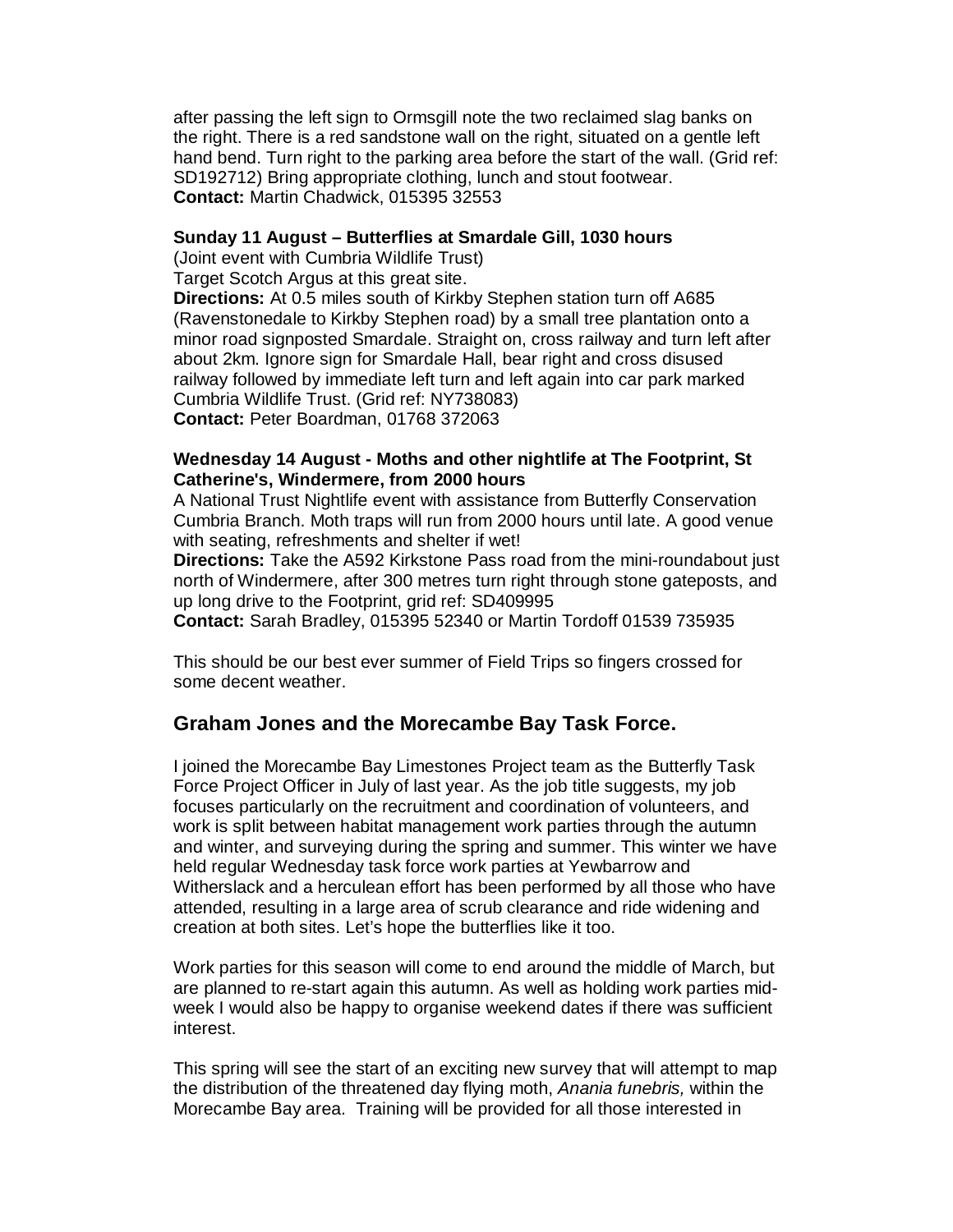taking part, and all the survey will entail is a few hours walk in some very beautiful woodland while the sun is shining! Volunteer surveys are also planned this year for both Pearl-bordered and High-Brown Fritillary as we attempt to get more of an idea of distribution and abundance away from transect sites, as well as seeing what impact recent management work may have had.

As well as working for Butterfly Conservation, I am also the Lancashire County Recorder for the macro-moths, and have been involved with the conservation of Netted Carpet in the Lake District since 2000. Despite the name the Butterfly Task Force project is also aimed at encouraging an interest in moths and moths recording, and several moth trap events will be hosted over the summer. Details of which will be advertised on the Cumbria branch website.

If you would like to join the task force, either by taking part in any of the planned surveys over the spring and summer, or if you would like to sign up for the winter work parties, please get in touch. Similarly, if you know of anywhere within the Morecambe Bay area that would be suitable for a moth event, I'd be very keen to hear from you.

#### Charles and Indiana and the Contract of the Contract of the Contract of the Contract of the Contract of the Co

gjones@butterfly-conservation.org 07583 209231



# YOUR LOCAL RECORDS CENTRE AND BUTTERFLY RECORDING

#### **CUMBRIA BIODIVERSITY DATA CENTRE - Who we are and what we do?**

Hosted by Tullie House Museum and Art Gallery Trust in Carlisle and managed by Teresa Frost (also Lepidoptera County Co-ordinator for Butterfly Conservation), Cumbria Biodiversity Data Centre (CBDC) are missioned with bringing together and making available; information on Cumbria's natural history, wildlife sites and habitats for education, research, and decision making. Important aspects within the role of CBDC are to also promote and encourage local recording, and provide technical data management expertise. The vast majority of the 700000+ wildlife records managed by CBDC have been collected by volunteers spanning the past 200 years, and Tullie House Museum itself has been keeping biological records for over 100 years. Known to be a popular and well recorded group, Butterfly records makeup a significant chunk of the county database, and due to their well-known indicative qualities (through sensitivity to habitat and climate change), the butterflies records collection is regarded as one of the most important wildlife datasets in the county. It is therefore important that this dataset continues to provide up to date knowledge of the ever changing status of butterfly species distributions and populations if we are to be in a good position to help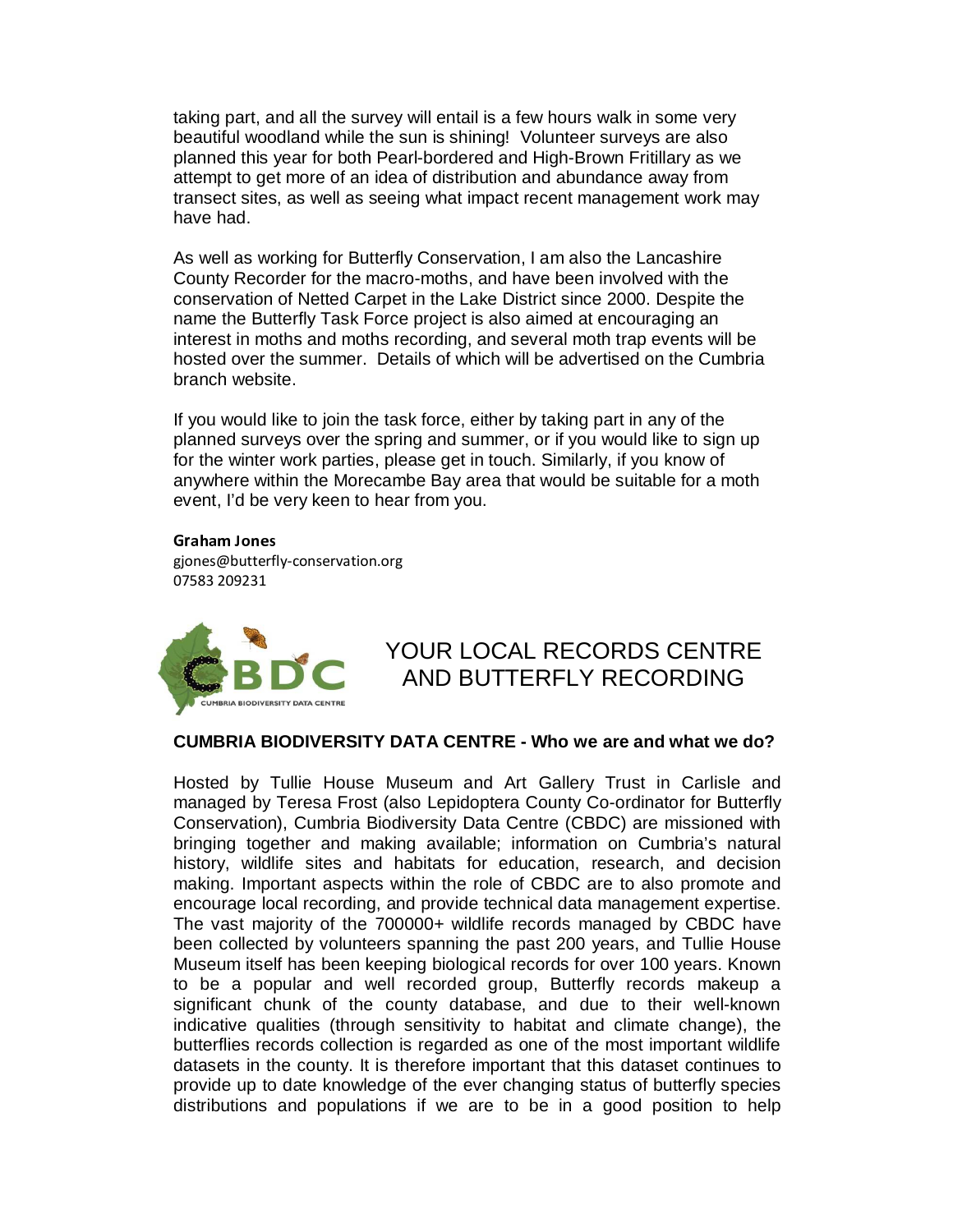conserve them. We would like to encourage your long-standing, continued support of providing records for the county, and for those less familiar with casual recording, the following is a brief introduction.

### **YOUR BUTTERFLY SIGHTINGS – What to report and how to report it?**

We are well aware that many readers are already seasoned and dedicated UKBMS weekly transect walkers, hardwired with the recording and reporting procedures required therein. But what about those brief, rapid bursts of the Mother Shipton you see on a count? What about all those other, non-transect, calm sunny days (yeah, right!) when the hedgerows are a sea of basking Gatekeepers, and the hawthorn leaves turn out to be perching Green Hairstreaks? Of course, there are many encounters with Lepidoptera off transects, and all are valuable to conservation. So how can these nontransect sightings be recorded, who should the records be reported to, and what happens to them? Here are a few handy tips........

### **What information should go into a record?**

There are only four essential components of a useful casual Lepidoptera record;

- DATE
- OBSERVER/S NAME,
- GRID REFERENCE (ideally 6 figures+, e.g. NY 473762)
- SPECIES NAME (common or scientific names are acceptable).

There are also many additional features that will enhance the value of your record, which include; location name and description, and abundance information (e.g. number of adults, males, females, copulating pairs, ovipositing females, pupae, larvae or eggs seen). You could even add comments about weather conditions and nectar sources used. Inaccuracies as a result of human errors in data handling and misidentifications will always be part and parcel of biological recording and this is why every record must be carefully validated and verified by experts. However, these can be minimised by careful use of I.D. guides and a basic understanding of a butterfly's ecology and distribution (viewable on the NBN gateway). For example, Dark Green Fritillaries and High Brown Fritillaries are very similarly patterned and thus very difficult to distinguish on the wing but this does not mean the two species should be counted as one and then halved to provide a figure for each. The species are very unlikely to be equally abundant on a site. Instead, where you are uncertain, a figure for Dark Green /High Brown Fritillary should be used, and a further investigation by an expert can be prompted. High quality close-up photographs are often an excellent method for keeping evidence of your less likely butterfly and moth encounters, although there are a number of notable exceptions where the wing patterns of certain moths are not species diagnostic.

### **What is worth recording?**

We are sometimes asked whether it's worth recording every sighting of every common species. For example, 'do you want all my Hebrew Character Moth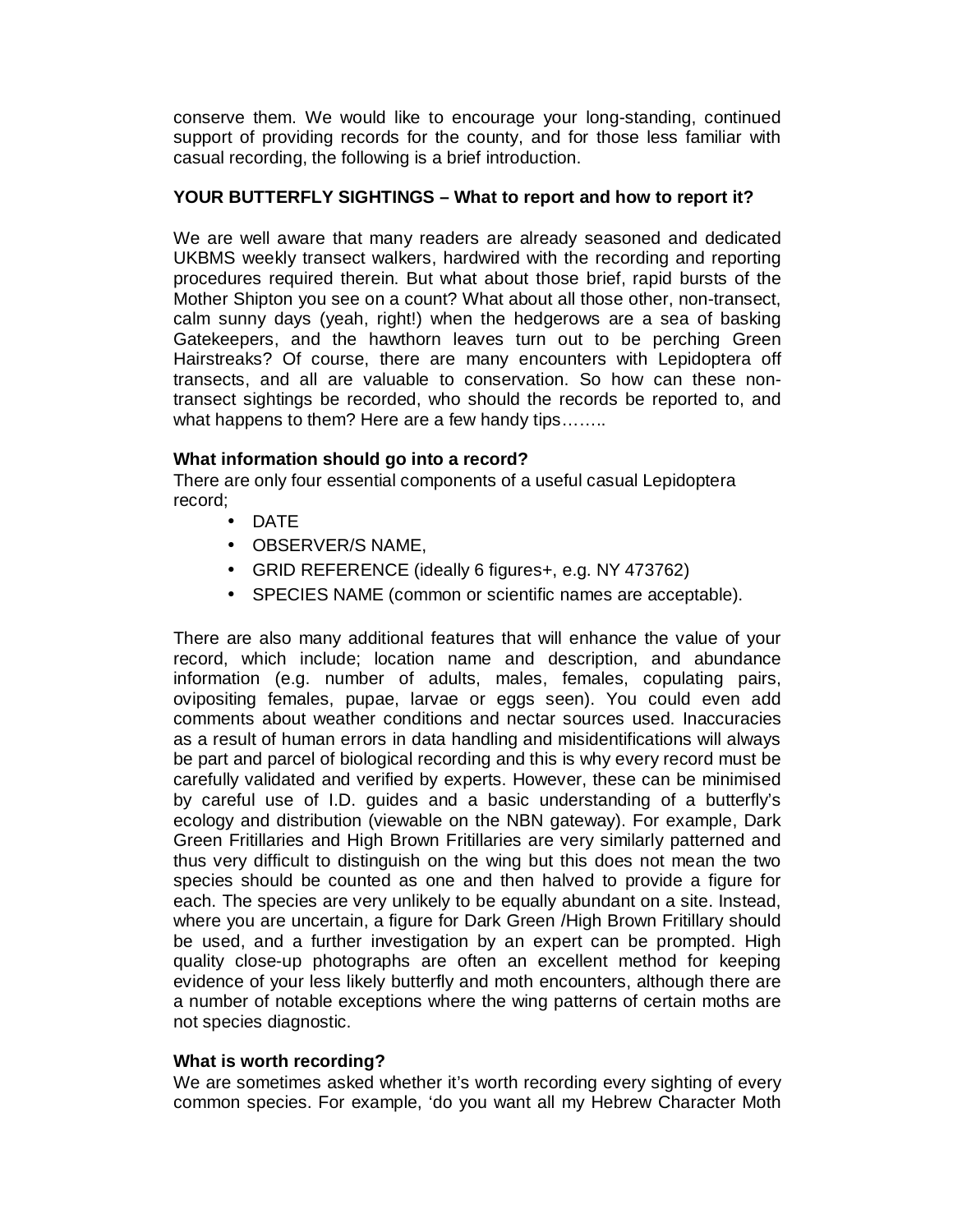records every year?' Well, we may be greedy and understand it's virtually impossible to record all Lepidoptera seen, but yes, we'd like as many sightings as possible reported, no matter how common the species. This is certainly more practicable with moths, where recorders have their notepad to hand, readily documenting a whole night's catch. This provides the richest, highest quality data, informing publications such as; 'the state of Britain's larger moths 2013'. Simply, the more data available, the more we will know nationally about how our Lepidoptera are changing (e.g. in abundance, distribution, and phenology).

#### **How should you store the data?**

At CBDC we understand recorders have their own systems for writing / typing up sightings or entering them into a database and we would not discourage any one of these methods. Many of you will already be aware of casual recording form templates issued by Butterfly Conservation that we would recommend the use of. As long as the data is legible and complete in terms of the essential components, it will always be gratefully received and entered into the county database. However, it is suggested that a Microsoft excel spreadsheet can be one of the easiest ways to keep and view your own records, and simple to send in via email. Additionally, there is a new way of inputting and submitted your data; via RODIS (Record Online Data Input System) computer software which provides a simple alternative to storing and easily sending data to CBDC, as well as additionally mapping your own records. Please contact us for more information about how to use this method.

### **Where and how should you send the records?**

With the exception of UKBMS transect records, which go directly to BC, all others records should go directly to CBDC at Tullie House, Carlisle. It is important that casual records **do not** go to BC in the first instance, as they will be immediately returned to Tullie house for processing. **The same applies to all moth records**. It is sufficient to send all these directly to CBDC and they will reach the National Moth Recording Scheme (NMRS). Records can be received in the following ways;

- **Via email:** recordingofficer@cbdc.org.uk
- **Via RODIS:** http://cbdc.rodis.co.uk/rodis.aspx
- **By post or in person:** CBDC, Tullie House Museum & Art Gallery, Castle Street, Carlisle, Cumbria, CA3 8TP
- **Any enquires are also welcome by phone**: 01228618717

#### **Other wildlife records**

Lepidoptera may be one of your stronger wildlife watching interests, but there will always be times when your luck is in and you come across other spectacular nature on your outdoor pursuits. We would like to encourage you to submit a record of that Weasel you spotted darting across the woodland path or that striking Waxcap fungus you came across amongst the meadow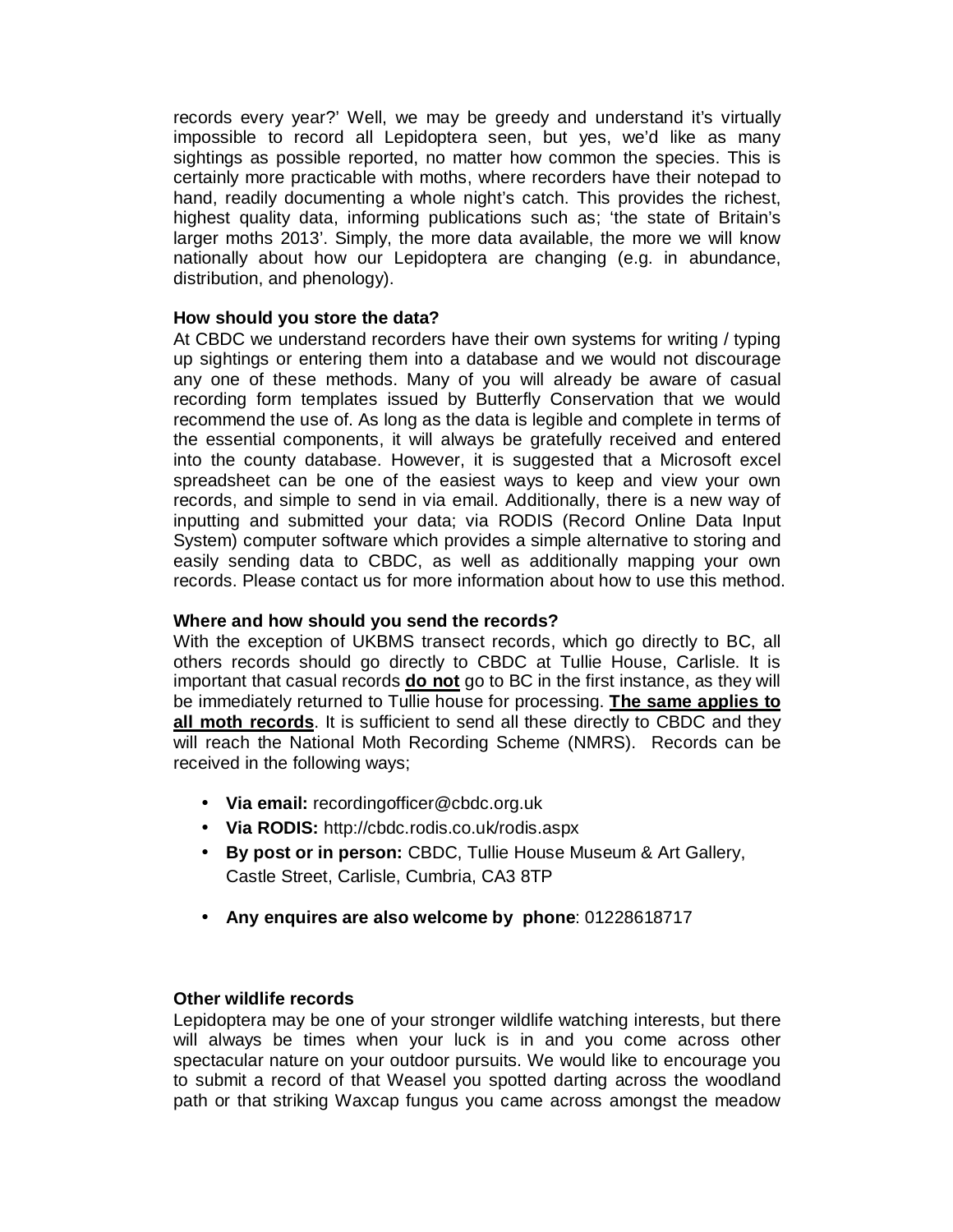floor. All we ask for are those four essential record components and anything more you can muster, received by the same means as above.

#### **What happens after CBDC receives your records?**

All the records must first be validated before entering the database. This is a means of ensuring each record has the essential functional components, is geographically in the right area (i.e. if a Small Blue Butterfly, not in the middle of the Irish Sea!) and is realistically dated. All records must then be verified by the Cumbria Branch Committee nominated County Verifier before being sent to, and accepted by Butterfly Conservation on an annual basis. Copies of all records are also kept by CBDC at Tullie House, where they contribute to the overall picture of wildlife in the county, and are being used to inform conservation management, protect vulnerable populations and improve decision making.

#### **A final note......**

Just a reminder that CBDC are always willing to help you achieve your recording aspirations, and we are pleased to talk about Lepidoptera and other wildlife recording with you. If there are any personal or group recording projects you are looking to begin (e.g. improving our distributional knowledge of an under recorded Moth), we would be enthusiastic to assist and advise. Please keep up the exceptional work and we look forward to hearing from you soon.

### **Gary Hedges, Biological Records Officer, CBDC www.cbdc.org.uk**



# **Finglanddrigg 24hour Bioblitz –**

# **Friday 15th June 7pm – Saturday 16th June 7pm**

After the success of last years Watchtree Nature Reserve 24hr Bioblitz, where over 600 species were recorded by nature enthusiasts of all abilities and experience in far from ideal weather conditions; the Solway Wetlands Partnership, Natural England, Tullie House Museum, and CBDC are joining forces to run a 24hr Bioblitz at Finglanddrigg National Nature Reserve near Kirkbampton. Kicking off at 7pm, a series of activities starts on the Friday evening and continues through Saturday to identify bats, birds, insects, mammals and wildflowers on the site. Learn how to find, identify and record wildlife with guided walks, displays, demonstrations and activities. This is a great chance for all naturalists to come together to celebrate and enjoy recording wildlife in an impressive mosaic of habitats, supporting a diverse range species, many of which are uncommon. In terms of the Butterfly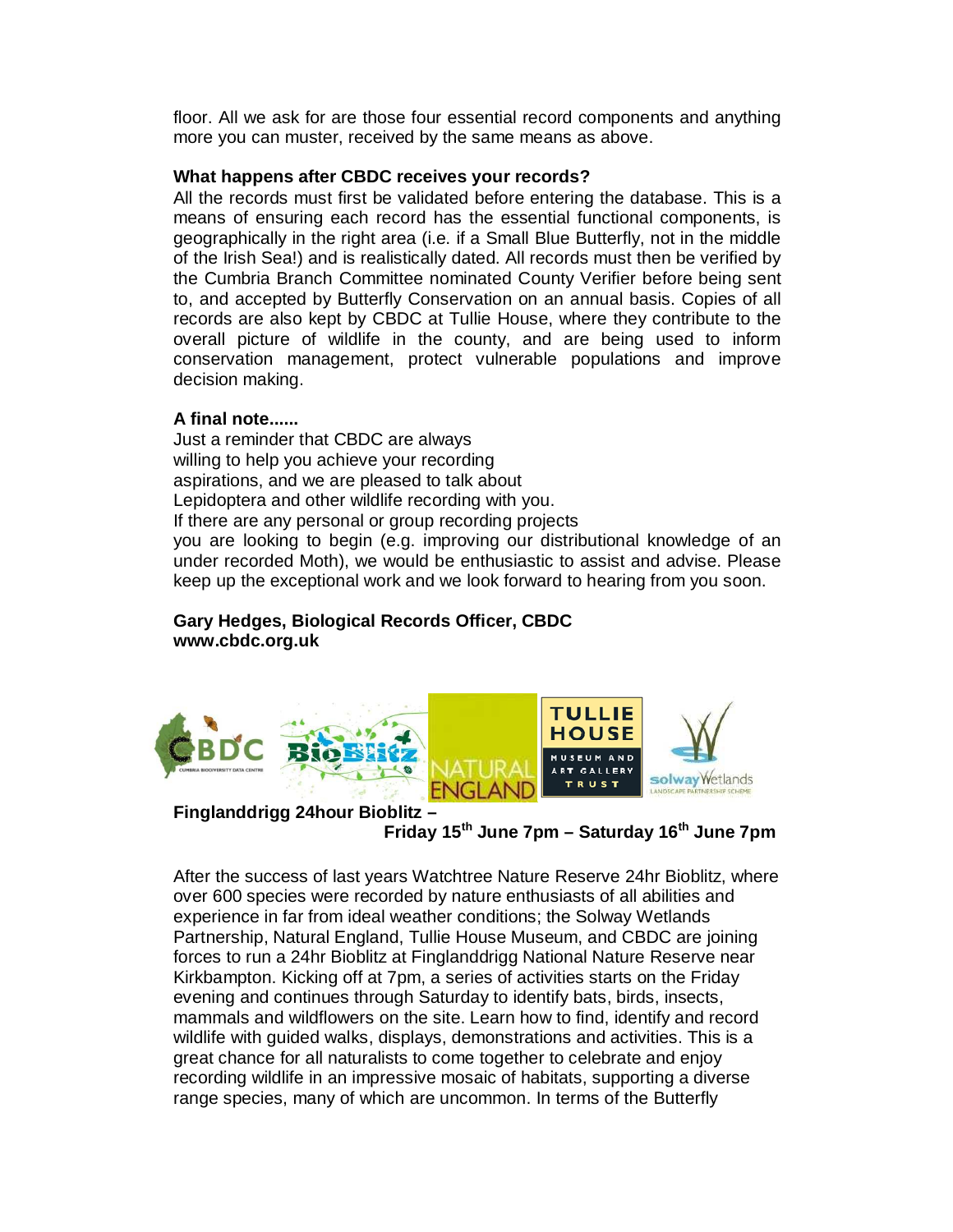highlights, Finglandrigg should be boasting Small Pearl-bordered Fritillaries, Ringlets and the rare, recently reintroduced Marsh Fritillary on the wing during the event (weather permitting!). It will most likely prove too early for the Purple Hairstreak but the day flying moths such as Forester, adequately make up for this in my view!

Further details and a programme will appear soon on our webpage: http://www.cbdc.org.uk/ so please watch this space! If you would like to help out with recording or activities on the day, please contact Naomi Hewitt, Education Officer at the Solway Wetlands Landscape Partnership on 016973 33055 or at naomi.hewitt@allerdale.gov.uk.

### **Gary Hedges, Biological Records Officer, CBDC www.cbdc.org.uk**

# **Butterfly Conservation projects in Cumbria**

As you are no doubt aware,  $1<sup>st</sup>$  April 2012 marked the end of Butterfly Conservation's four year GrantScape project. This project's aim was to initiate or reinstate management at twenty-seven extant or potential High Brown Fritillary sites. This was successfully done and surveys revealed

that high brown fritillary was found in almost 30% of clearings and rides managed during the project. In fact 49% of work areas were found to contain at least one UK BAP-listed species, showing that other key butterflies and moths had also benefited. Naturally there were concerns as to whether coppicing activity could be sustained when the funding period expired, so accordingly Butterfly Conservation submitted a series of funding bids in order to ensure that at least some follow-up work was possible.

In the event, all submitted bids were received favourably. Heritage Lottery Fund provided roughly £49000 to form a Butterfly Task Force of volunteers charged with practical management, surveys and monitoring; the Co-op provided a similar sum to manage sites for Pearl-bordered Fritillary and to fund a captive breeding and reintroduction project. Graham Jones, macromoth recorder for Lancashire and formerly of Lancashire Wildlife Trust was recruited to deliver these components of our work.

A bid to the landfill tax distribution arm of waste management company SITA was also successful; the £124000 received will be spent on managing a series of extant and potential Pearl-bordered Fritillary sites and also pays for one day per week staff time for both Martin Wain and myself. We share the task of contractor management in much the same way as was done under GrantScape.

Our final avenue of funding derives from Morecambe Bay Nature Improvement area. The NIA is one of twelve regions to qualify for funding on the basis of supporting exceptional biodiversity. Within our NIA, there are three advisory posts: one member of staff, working for Cumbria Wildlife Trust, advises on grasslands; another advisor deals with wetlands and is employed by the RSPB. The third advisor provides advice on woodlands, promotes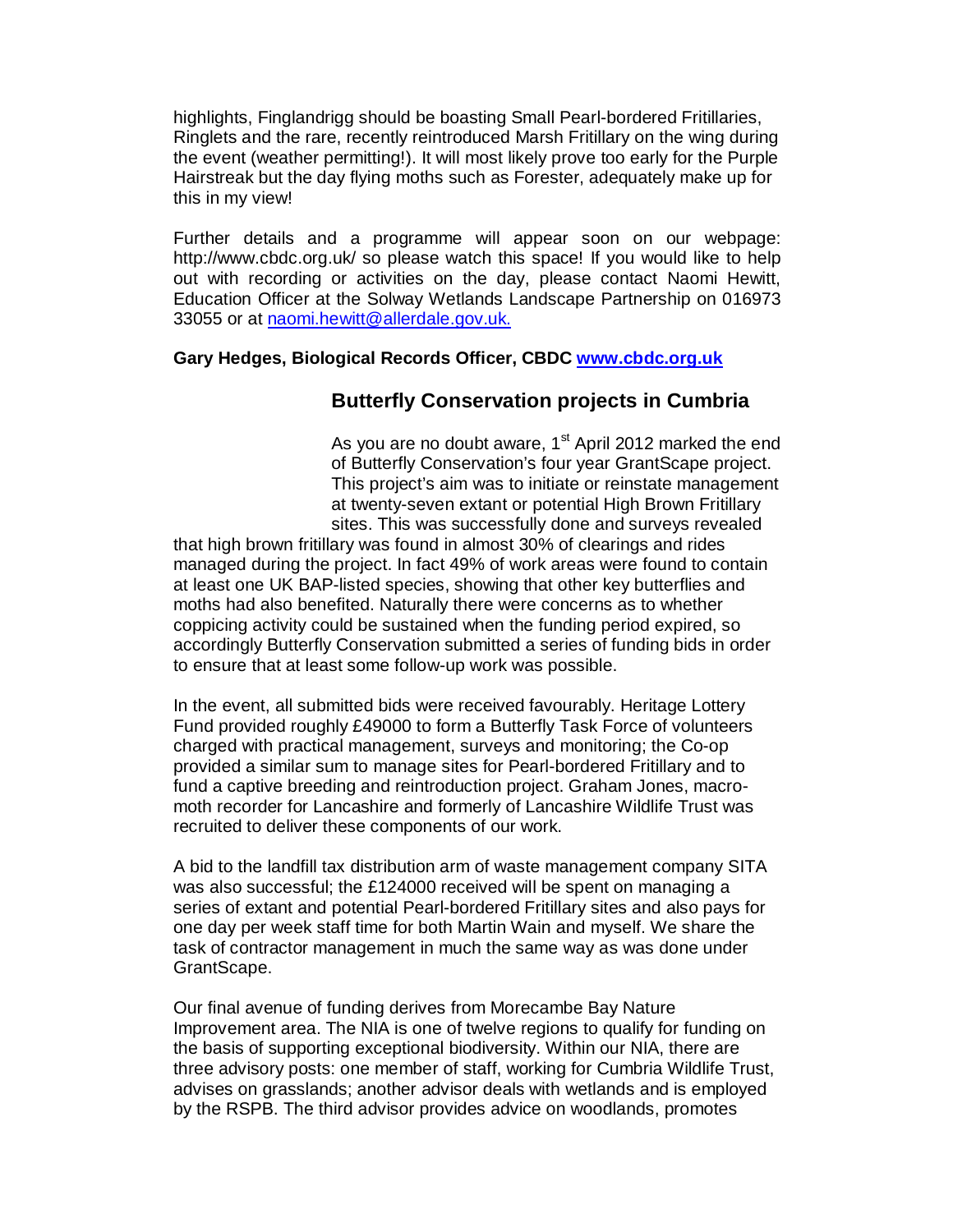volunteering activities, facilitates woodfuel production and encourages uptake of woodland grants by landowners. Given that this part-time advisory post is filled by none other than our own Martin Wain, it goes without saying that the bulk of the advisory work pertains to woodlands best-able to support key Lepidoptera.

Although this may sound complicated, the reality is that it's actually much worse than that. And I should know – at the end of the day it's me that has to unravel all the complexities! Only joking, my two staff are both tremendous, as indeed are the branch members who play such a vital role in all aspects of our work.

#### **Dave Wainwright.**

# **Your lasting legacy ………**

Have you ever considered leaving a gift to Butterfly Conservation in your Will? An increasing number of members and friends are choosing to support Butterfly Conservation in this way. All gifts, whatever size, are welcome and make a crucial and lasting contribution to the conservation of butterflies and moths. Legacy gifts account for over one third of our voluntary income and make a real difference to the work we can undertake both 'on the ground' and by way of expertise we can harness.

So as well as leaving gifts to loved ones in your Will please consider a little something towards the valuable work done by Butterfly Conservation. In the years to come it really will help to ensure butterflies and moths survive when there are many other pressures on our income streams.

For more information about leaving a gift to Butterfly Conservation and sharing your love of butterflies and moths with future generations please contact Helen Corrigan on 01273 453313 or hcorrigan@butterflyconservation.org or write to her at Butterfly Conservation, Manor Yard, East Lulworth, Wareham, Dorset, BH20 5QP.

Thanks for your support,

 **Helen Corrigan**  Senior Fundraising Officer

# **MOUNTAIN RINGLETS – HELP!**

 Readers may recall that 2012 didn't have the best of summers in living memory, and as a result there were very few suitable days for Mountain Ringlet hunting – in fact there were only a handful of opportunities to see them in the species' short flight season. Both of our branch's advertised guided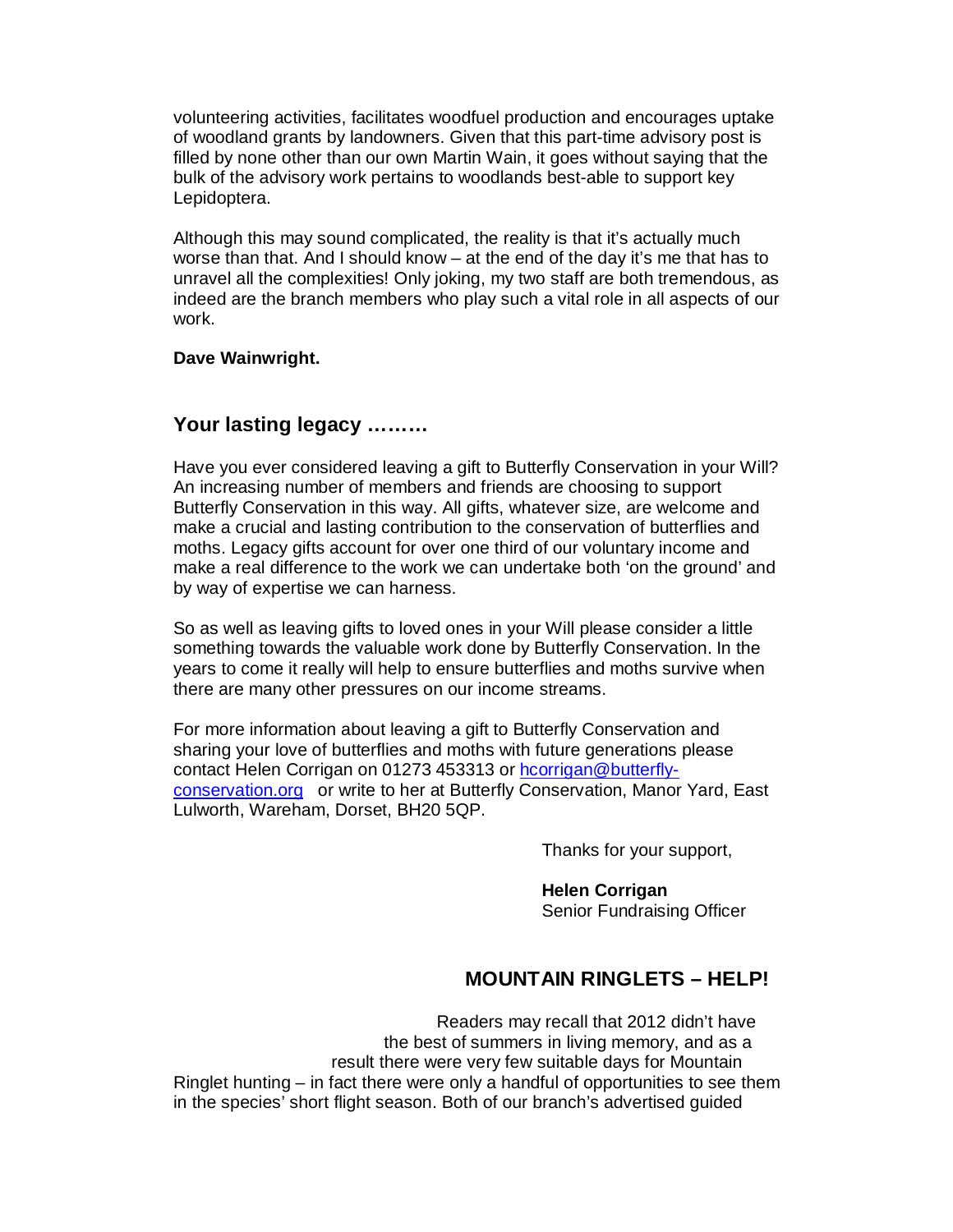walks to see these butterflies on High Raise (Haweswater) had to be cancelled due to adverse weather, so we didn't gain any new converts there. Let's hope that the butterfly's 2013 season makes up for that, with two months of unbroken warm sunny weather. Dream on.

For 2013 we plan to renew our appeal for help in either dedicated searches for these elusive butterflies or simply reporting any casual sightings in the fells. Any information is valuable, but especially so if from sites where there are no recent records. Details of early- and late-season sightings too would be particularly welcome (say anything outside the range of around 10 June to 21 July). Even nil returns are valuable to us, especially if you feel you've given a site a thorough going-over. As usual, we'll be posting on the branch website a list of target 1km squares or part-squares we'd like help in surveying. Some of these are sites of historic records but where they've apparently been absent more recently; others are areas where the habitat looks suitable (at least to human eyes – the butterflies may have other ideas!), but where the species has never been recorded. Who knows, your perseverance may pay off, with sightings in hitherto unoccupied squares – sorry no prizes for such finds, just enormous satisfaction in knowing you've helped add a bit more to our understanding of Cumbria's Mountain Ringlet populations and their whereabouts.

If you feel you may be able to help, please have a look at the branch website (link below), where by late May we'll post an updated list of target search areas, along with surveyors' instruction notes and record forms. Thanks in advance and the best of luck to anyone who can help us in this fascinating quest!

**Martin Tordoff, Steve Clarke** (Butterfly Conservation, Cumbria Branch)

http://www.cumbria-

butterflies.org.uk/surveys/mountain\_ringlet\_surveyors\_notes\_2013.pdf

# **MOTH JOTTINGS – MAINLY FROM SOUTH CUMBRIA**

In 2012, my seventh year of garden moth recording in semi-urban Kendal I recorded 4,422 moths of 236 species – very close indeed to 2011's 4,425 moths of 242 species, but a far cry from 2010s 8,134 of 272 species. All three years had broadly similar recording effort, so 2012 wasn't alone in producing a poor result. How did others fare around the county? With regard to new species in the year, diminishing returns are setting in now, with only 19 new to the garden in 2012, after 31 in 2011 and 33 in 2010. The garden total now stands at a fairly respectable 435 moth species, with perhaps notable additions to my list in 2012 including Brown Rustic, Common Lutestring, Grey Shoulder-knot: none of these particularly rarities for the area but perhaps not so often found in garden traps. My top ten garden moths in terms of abundance, with numbers counted in 2012 (2011 ranking in brackets) were as follows – a great boost for the attractive Burnished Brass, with 195 in 2012 following only 65 in 2011 and 91 in 2010. Note the count for Large Yellow Underwing – still Number 1 in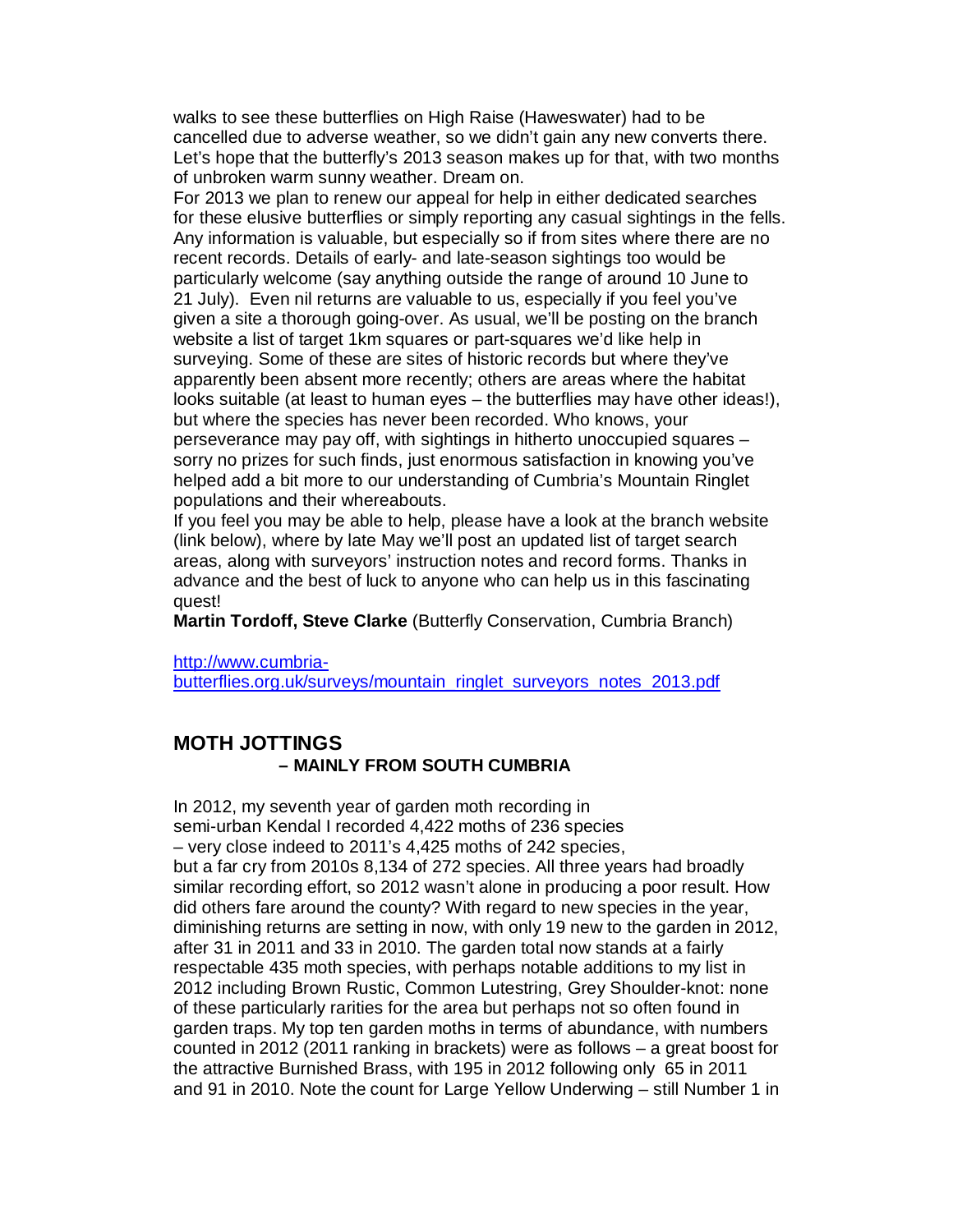the list, yet only 494 specimens caught over 60 nights; not too many years ago a single night could produce almost this number!

| $\mathbf{1}$ | Large Yellow Underwing       | 494 | (1)  |
|--------------|------------------------------|-----|------|
|              | Dark Arches                  | 235 | (2)  |
| 3            | Common Rustic agg.           | 213 | (7)  |
| 4            | <b>Burnished Brass</b>       | 195 | (18) |
| 5.           | <b>Heart and Dart</b>        | 163 | (3)  |
|              | Lesser Broad-bordered Yellow |     |      |
| 6            | Underwing                    | 131 | (4)  |
| 7            | <b>Buff Ermine</b>           | 114 | (10) |
| 8            | <b>Common Marbled Carpet</b> | 110 | (9)  |
| 9            | Agriphila straminella        | 109 | (6)  |
| 10           | Eudonia mercurella           | 95  |      |
|              |                              |     |      |

Further afield I made around 30 forays to sites ranging from oak woodlands at Roudsea to uplands around Blea Tarn and Thwaites Fell above the Duddon Valley, in the latter cases assisting CWT's Juniper Project Officer in searching for that plant's specialities. Squelching through morasses on two cold nights we failed to find our target species Chestnut-coloured Carpet, but did attract a few upland specialists including, Hedge Rustic, Striped Twin-spot Carpet, Large Ear and Juniper Pug. A splendid new site visited for the first time in 2012 was Lane End Plantation, part of the NT's Sizergh Estate, and now undergoing sensitive management. Five visits brought a total of 120 species, including a Brown Scallop, a distinct rarity in the area nowadays, Cream Wave, Treble Lines, Satin Beauty and the diminutive macro-moth Pinionstreaked Snout to name but a few. Two visits to nearby Brigsteer Park Wood brought this roadside site's species list to around 160. I recorded thirty new species on the site in 2012 included Red-necked Footman, Alder Moth, Coronet, and an attractive little Tortrix moth Phtheochroa sodaliana – possibly a first for the county. Always a pleasure to turn up something like this, but always the suspicion that's it been there all along – we're blessed nowadays with resources undreamt of by our mothing forefathers, with access to generators and MV lights, digital cameras, the internet and a wealth of excellent field and ID guides. And personal motorised transport of course. Our predecessors, on the other hand, relied much more on daytime searches for larvae, feeding signs etc and with very little helpful literature to assist them. So I continue to count my blessings – not just being able to live in such a beautiful area with its wealth of lepidoptera and varying habitats, but also in having the wherewithal to get out and about and have the means at hand to identify and interpret what I see around me.

#### **Martin Tordoff**

### **Small Blues …..**

 **….. the ongoing struggle for survival.**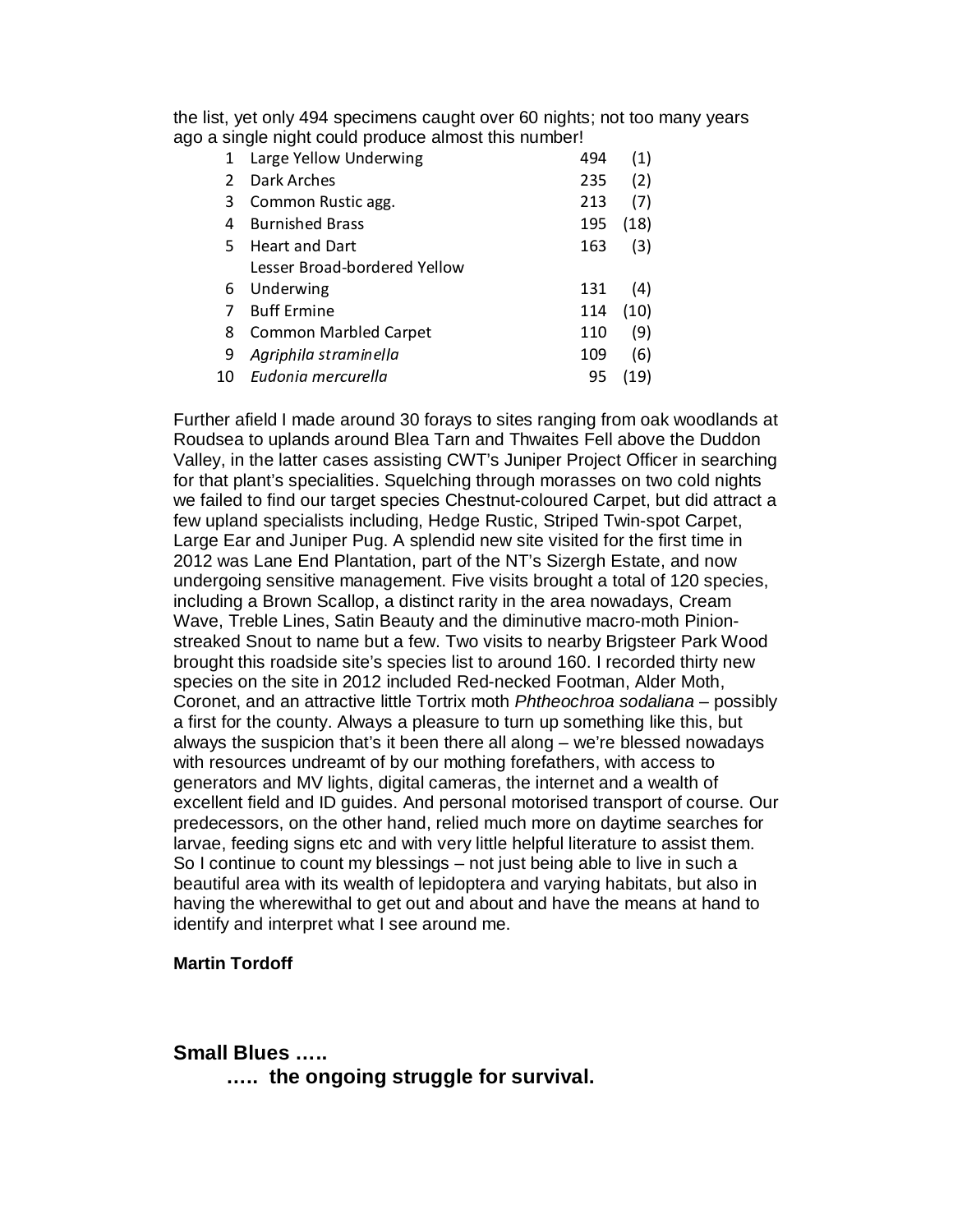As you know we have an ongoing struggle to save enough occupied breeding habitat in west Cumbria. So what have we done this last Summer/Autumn and what is the future looking like? In Workington we have :-

- 1. Created 10 Kidney Vetch scrapes at Oldside windfarm.
- 2. Created 3 Kidney Vetch scrapes at a housing development.
- 3. Created a huge new habitat area for Kidney Vetch in the Port of Workington.
- 4. We have cleared away 3 areas of encroaching scrub at Oldside windfarm.
- 5. Set up the Small Blue Network (Action Group) with the help of mainly the County Council and Cumbria Biodiversity Partnership.
- 6. Worked with local people, Allerdale Council, independent councillors, industrialists and local schools.
- 7. Led a total of 14 guided walks on site.

Allerdale Borough Council own the land and have been very helpful in allowing us to work with Groundwork North East and Cumbria to carry out some very overdue habitat management work there. I can't speak highly enough about the work that Groundwork have put into this project with Julian Smith and Emma Cox both very committed to it. Their contributions have been immense. **I must also stress how important it has been to have support and guidance from Judy Palmer the County Council Ecologist – her contribution has been immense and it is so, so important to have someone of that experience and ability in such a role.** 

Groundwork linked to the work an initiative whereby local primary and junior schools each adopted one of our Kidney Vetch scrapes i.e. it is effectively theirs to monitor and look after although clearly we will oversee it and make sure things move in the right direction. I have to say though that working with the kids and the teachers on site, sometimes in typical iffy Cumbrian weather, has been a real down to earth pleasure. They literally loved it and so did I. This in my opinion is an important part of the work we should be trying to do..

The Port of Workington have also been fantastic with us but please do not attempt to access the Port – there is no need to anyway with the Small Blue being fairly easily seen still at Oldside just a couple of hundred metres away.

What next? We plan to carry out some more habitat management work at Oldside, Workington next autumn/winter and also plan restoration at the Maryport end. I can see a lot of work ahead in 2013 but with a positive and helpful approach we hope to achieve that win/win situation I keep talking about.

### **Steve Doyle**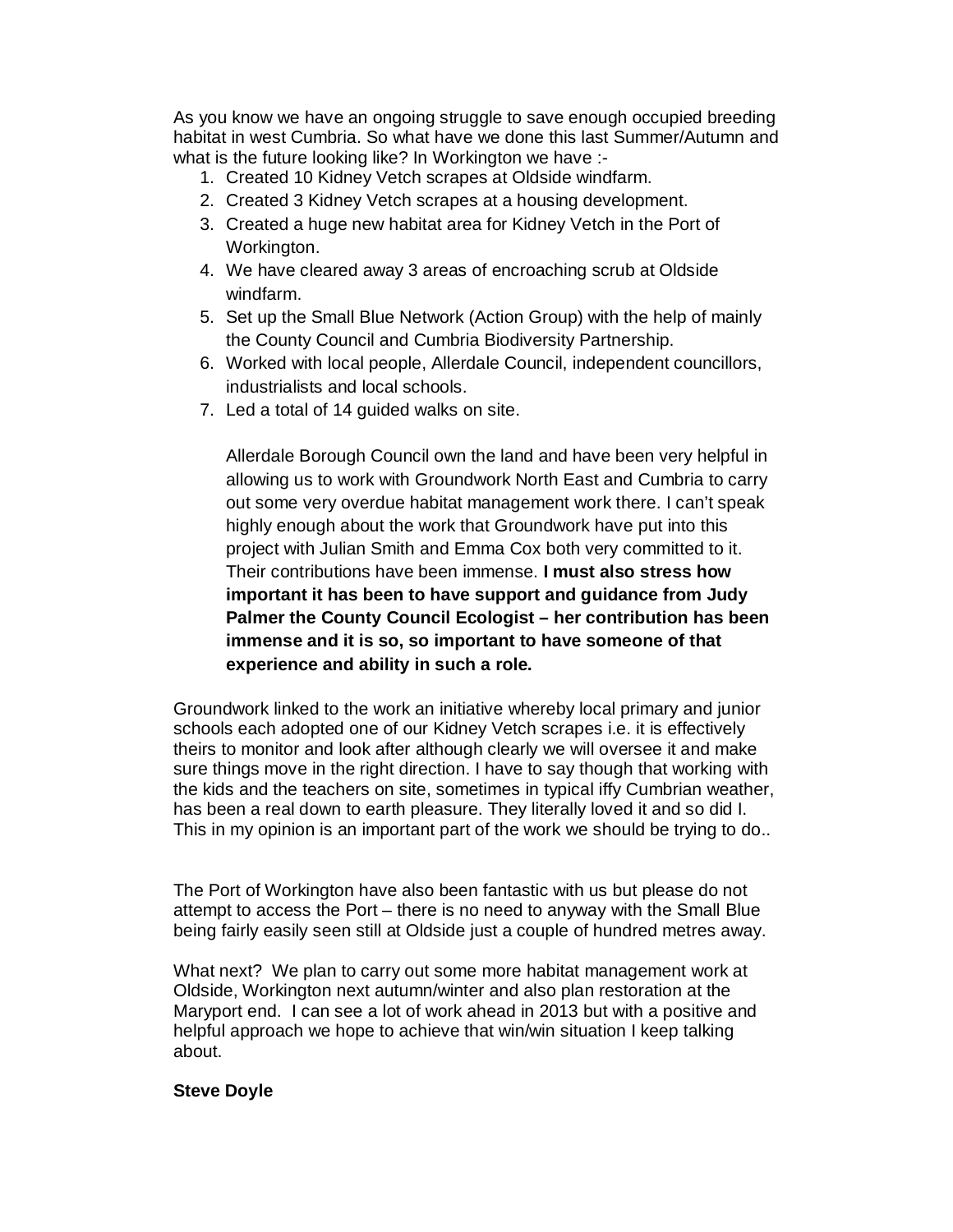# **The Marsh Fritillary in Cumbria**

Of our 8 colonies only 2 did well by doubling their numbers of larval webs and that is the recognised success factor. Of the other 6 we needed to think what happened as it is all too easy just to blame the weather. Without going into detail here we feel we have established that. It was not all bad news however. One site was badly affected by flood water at a critical time but we still had 87 larval webs (over 500 in 2011) so it is still a very viable colony and over a very large area of habitat so all is not lost – but, we don't want another Summer like it for a while.

### CAPTIVE BREEDING

Our captive breeding programme took a major turn for the worse in 2012 with only 3 of our 12 cages doing well. Having used basically the same captive stock (progeny of)) since 2004 we feel an injection of fresh stock is required so a license has been obtained to boost our captive stock by another 200 larvae. This will not have any serious effect on our wild stock as only a tiny number will be taken from a lot of webs rather than a lot of larvae from a few webs. This action is felt necessary as captive stock breeding is essential if we are to continue our programme of Marsh Fritillary releases in Cumbria.

The good news is that even though we had that 2012 reality check there should still be enough Marsh Frtillaries flying in Cumbria in 2013 so look out for our guided walks and let's get out there to enjoy them

### **Steve Doyle**

# **Wart Barrow and its butterflies.**

Wart Barrow is an outcrop of Urswick limestone located between Grange over Sands and Allithwaite. Just fewer than 27 hectares were notified as a SSSI in 1987 primarily because of the limestone grassland on shallow soils. At this time it was ranked, in terms of rareness and variety of plant species, only just behind the premier sites of Arnside Knott SSSI and Scout and Cunswick Scar. There was a wonderful mosaic of habitats and plant species. Small areas of scrub, woodland on pavement, bracken and limestone grassland created ideal conditions for a variety of butterflies. Duke of Burgundy, High Browns, Dark Greens, Small Pearl Bordered Fritillaries and Northern Brown Argus were all present. Sadly this glorious biodiversity is no longer a feature but nevertheless it is still a fascinating site with the potential to regain some of these butterflies and lost flora. Most of the area is in private ownership and the complexities of multiple holdings plus several graziers undoubtedly contributed to the lack of management and the SSSI status now being "unfavourable and deteriorating".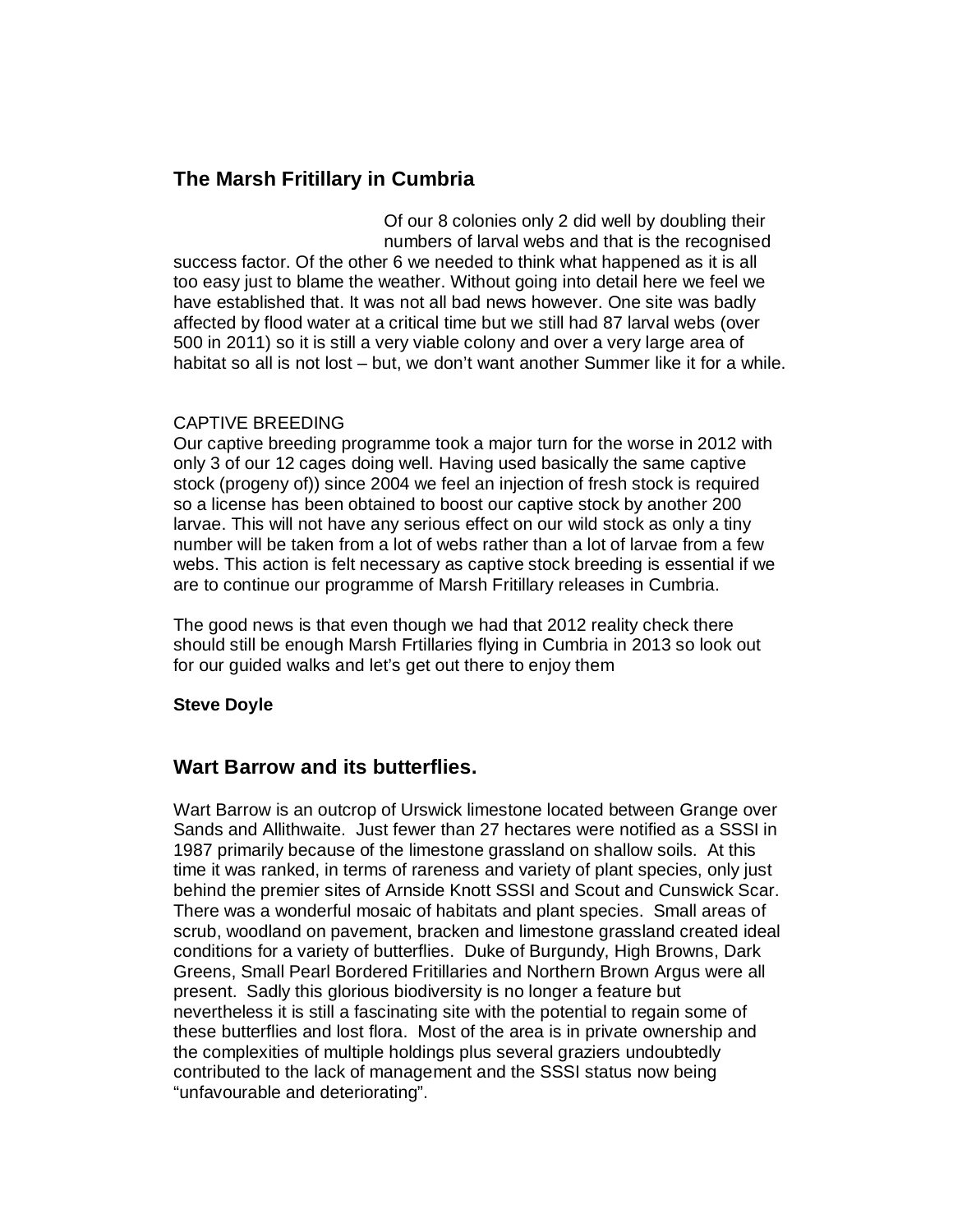To the south west of this limestone outcrop is an interesting little sheltered quarry, little known even to some of the Allithwaite village residents. Owned by the Parish Council, there is public access by the lane from the local post office that runs past the community playing field. Past the houses and over the stile the once cart-wide lane flanked with dry stonewalls is reduced to a narrow track through the Thorns. Regular quarrying ceased probably in 1939 and then during the war the area was used as a rifle range and a dump for a local sawmill and thereafter as a community tip and general dumping ground. The grassy ledges above the quarry face scrubbed up with gorse and blackthorn, ash trees thrived along the base of the cliff face and around the dilapidated boundary walls. Several large sycamores dominated the quarry floor and the access lane became a narrow tunnel through the Thorns. In 2010 Martin Wain, the BC Conservation Officer, saw the potential of the area as a local nature reserve particularly for the butterflies. He approached the parish council and with their agreement he employed a local contractor whilst Wendy Nelson recruited several local volunteers and restoration work began. Many trees have been felled, scrub removed and bramble thickets thinned to create proper paths and rides. Industrial relics included cars, bikes glass, pottery, batteries, old stoves, a rusty 7metre long band saw and the proverbial kitchen sink. The portable and unsightly has been moved. Much I suspect remains, under several decades worth of creeping flora. There are a wonderful variety of native and alien plants. So far 208 species of vascular plants and 97 bryophytes have been identified in the quarry enclosure. There are fly orchids on the upper slopes whilst the purging buckthorn, cowslips and common rockrose are particularly significant as potential food plants for butterfly larvae.

Martin Wain's strategy is to create a publicly accessible butterfly haven that has open butterfly-friendly habitat links to the Wart Barrow SSSI which with new funding (now via the Morecambe Bay NIA status) and cooperation with landowners can begin to be restored. The upper part of the quarry is in fact part of the SSSI so we are not talking great distances to link grassland fragments. After some preliminary surveys in 2011 I started a Transect Walker route in 2012 that covers the quarry floor and the Wart Barrow SSSI. Despite not yet having had the benefit of a decent summer the results have been encouraging. Naturally the quarry section of my transect route where scrub clearance has begun has proven to be the most productive. The list of twenty-three species includes a healthy population of Dingy Skippers. These springtime butterflies love to bask on the bare ground or short turf at the base of quarried slopes both within and just outside the main site. This Skipper is a conservation priority species and those in Allithwaite quarry form an important breeding colony. Already Small Pearl Bordered Fritillaries are moving down from the upper slopes to be seen in the quarry and although so far all the large fritillaries seen up on the bracken areas have been Dark Greens I live in hope of re-finding High Browns.

Some of the sections at present hold little other than Speckled Woods but as restoration continues the whole route should become a butterfly haven. There are some sunny bracken covered slopes with plenty of violets sufficient for a far bigger population of fritillaries. The site first attracted me as the probable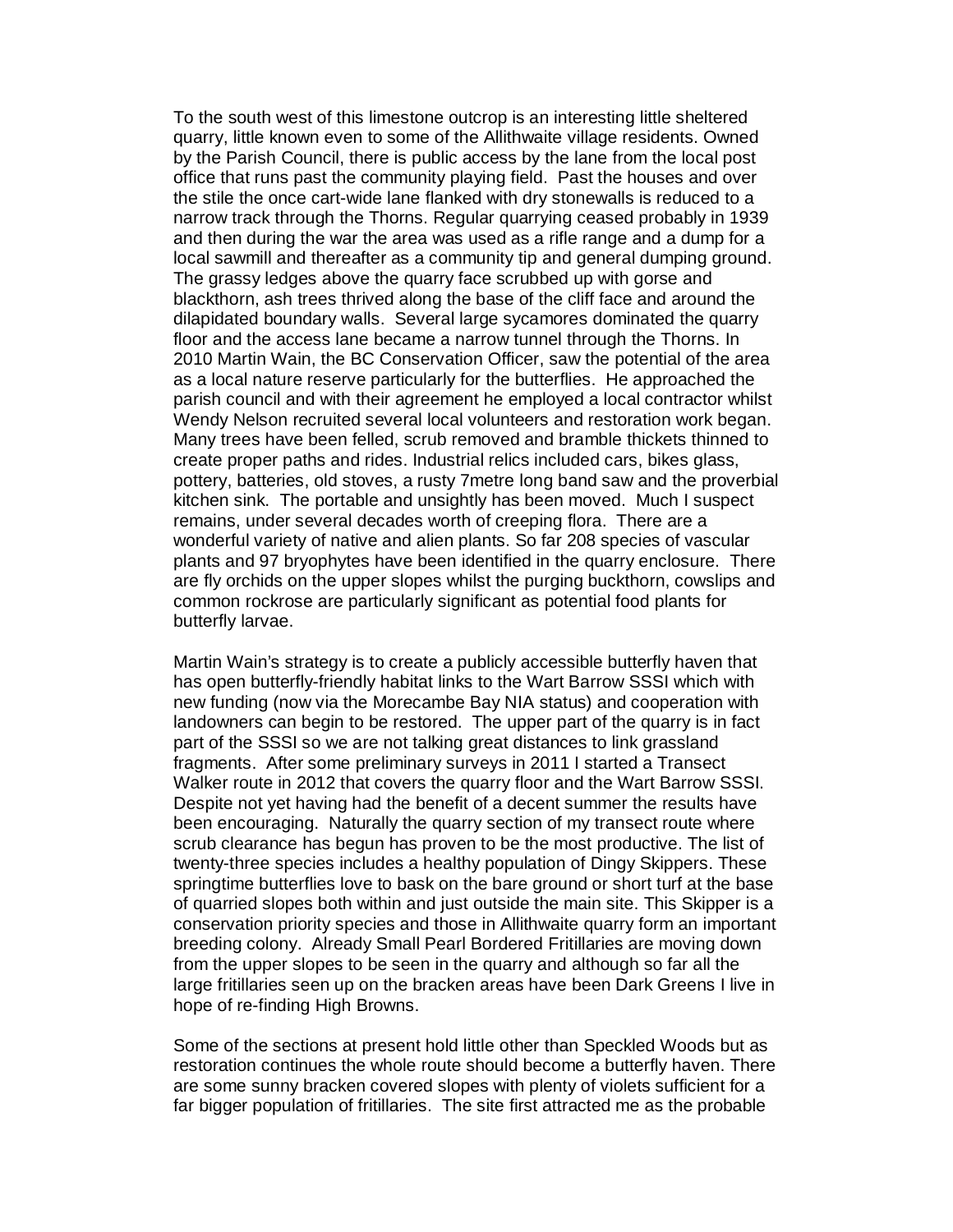source of some of the more unusual local rarities occasionally lured to my garden MV moth trap which is only about 300 metres from the eastern boundary of the SSSI. I occasionally turn up species such as Scorched Carpet, V Moth, Northern Rustic, Marbled Coronet and Small Eggar. I received permission to trap on the private land and over the last two years have identified 174 species, mostly coming to my actinic portable but that number also includes a few day-flying moths seen on the butterfly transect. There are undoubtedly many more species to be found.

Although about a quarter of the SSSI is access land (under the CROW act) there is no access to the private land comprising the main part of the SSSI. However the quarry is easily accessed and well worth a visit especially in sunny weather when the temperature at the cliff face can be several degrees higher than elsewhere and conditions for butterfly activity very favourable. If anyone is tempted to take a look I would appreciate your forwarding to me any interesting observations of flora or fauna. If visiting by car please park in the Allithwaite community centre car park. Come in May and you might just see one of our Dingy Skippers there.

Wendy Nelson has extensive knowledge of the flora of Wart Barrow and has played a major role in this project. I am grateful for her advice whilst writing this account.

#### **Martin Chadwick**

# **Pages from my Butterfly Diary …. …. Journeys into Buckinghamshire**

The following is part of a series of butterfly meanderings into past favourite haunts of mine. Living on the Buckinghamshire/Bedfordshire border for nearly 25 years the woodlands of the Vale of Aylesbury and the grasslands of the Chiltern Hills proved rich butterfly territory.

On 1<sup>st</sup> June 2003 I visited the Blue Lagoon localnature reserve created out of old clay pits on the edge of Bletchley, the south western part of Milton Keynes. Largely enclosed by housing and a new waste tip this site is still a superb place for butterflies, dragonflies and all things natural history. In the managed herb rich grassland that survives between the two larger lakes I saw several Grizzled Skipper, Dingy Skipper, Brown Argus, Small Blue, Common Blue, Green Hairstreak, Speckled Wood, Brimstone and a visiting Painted Lady. In July this site is also excellent for Marbled White and one large English Elm has survived intact with its own colony of White Letter Hairstreak. If you ever visit Milton Keynes do visit this site together with a walk along the North Bucks Way to see White Admiral and Black Hairstreak. The ancient woodland remnants of Howe Wood , Shenley Wood and Linford Wood are also worth a visit. A walk along the old Oxford-Bletchley track bed westward from Sheet 165 Grid Ref 813305 looking for Wood Whites is well worth it but for the best Wood White colony head 3 to 4 miles north-west of Milton Keynes to WickenWood. Park and enter the wood at Sheet 152 GR 730413.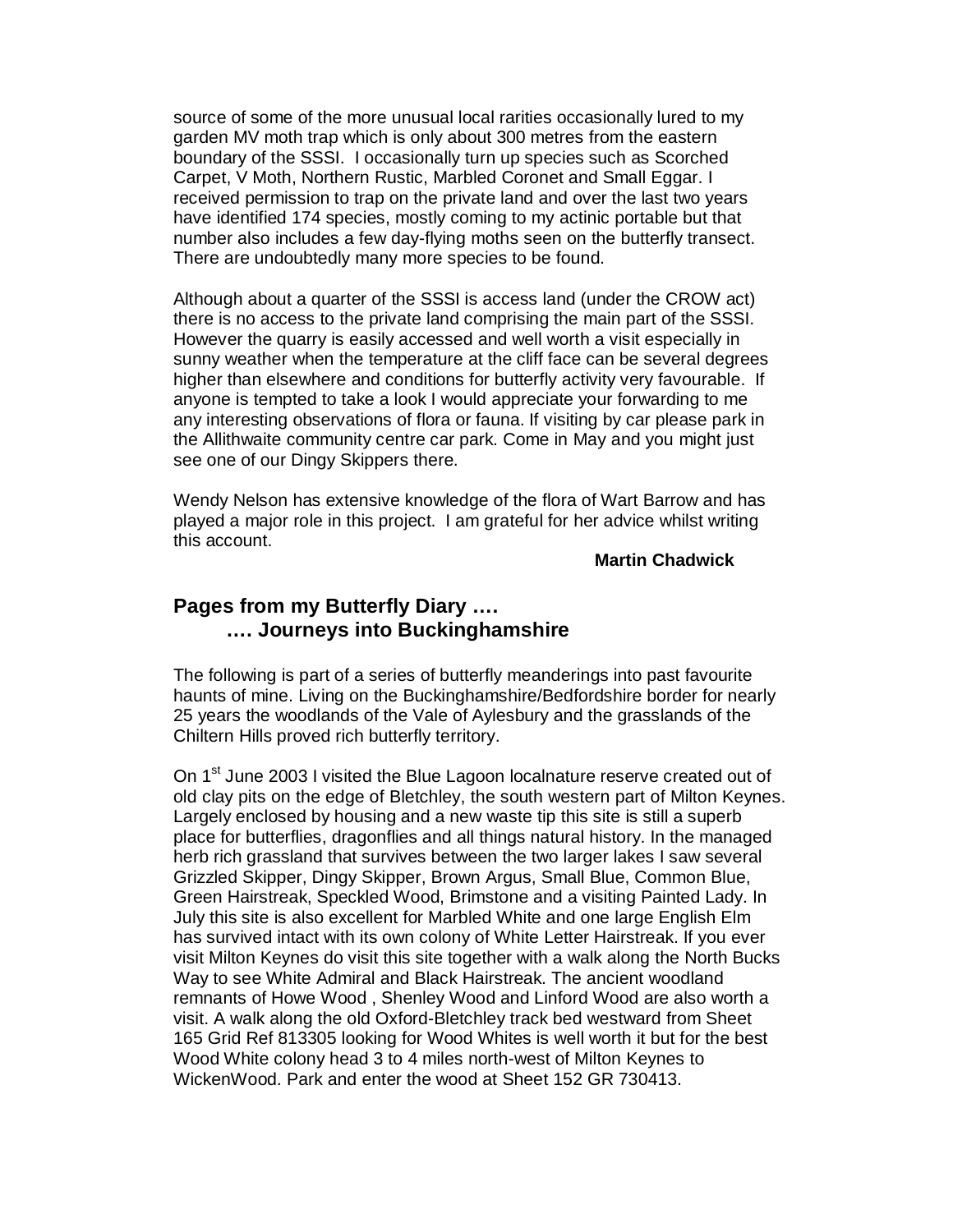On  $22<sup>nd</sup>$  June 2003 on a warm and sunny day's visit to Finemere – access Sheet 165 GR 721215 – I found Painted Lady, White Admiral, Small Skipper, Marbled White and Black Hairstreak amongst many more common species. On the same day I found similar species at nearby White Cross Greenwood – Sheet 164 GR 602146 – with Wood White though that has since disappeared from there. Brown Hairstreak however is good at White Cross Greenwood. Salcey Forest five miles north of Milton Keynes has a similar range of species just into Northamptonshire where Wood White is still seen in good numbers though not Brown Hairstreak.

Other great Berkshire/Buckinghamshire/Oxfordshire sites worth a visit are Aston Clinton Ragpits for a stunning display of orchids in June/July, College Lake for birds and butterflies, both 3 to 4 miles south of Aylesbury, and Tottenhoe Quarries just over the Bedfordshire border for Small Blue and Duke of Burgundy. Further west try Bernwood Forest for Purple Emperor, Aston Rowant just off the M40 for Silver Spotted Skipper and Larden Hill near Goring for Small, Common, Chalkhill and Adonis Blues.

Let us know where your favourite butterfly sites are and better still do an article for a future newsletter.

#### **Chris Winnick**

# **COLIN PARK, 9th June 1947 – 28th August 2012**

We lost a dear friend when Colin sadly died in August last year. Without a doubt he was more knowledgeable about the Township areas of Whitbarrow Scar than anyone else and not just butterflies but the whole range of wildlife and the very diverse habitat itself at Township – known to most others probably simply as The Howe. Colin was for many years our contact at this wonderful wildlife site which I personally feel is Cumbria's No.1 butterfly site. I'm sure I'm not the only one who learned a lot from Colin about habitat management, such was his depth of experience and even when we

had the odd difference of opinion it was the glint in his eye later on which said it all – his way proved to be right! We continue to work closely with the Landowners and the Trustees because we all owe Colin Park the duty to look after this magical place for the benefit of wildlife and human visitors alike.

Colin is being and always will be sadly missed by us all. Our condolences go to Denise and all of his family.

#### **Steve Doyle**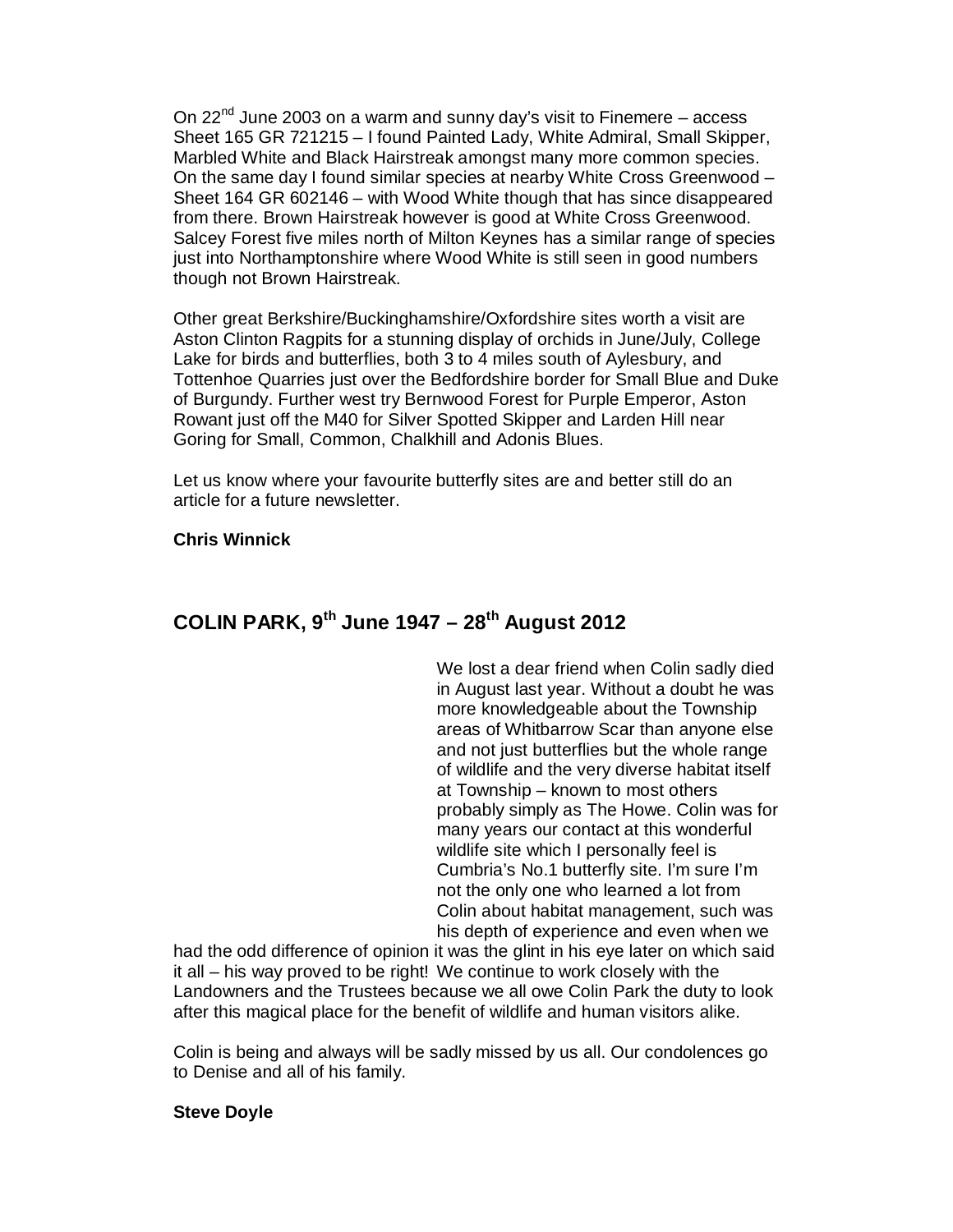# **Membership Continues to Grow**

Although we are still one of the smallest UK mainland Branches in terms of membership numbers (as opposed to geographically) our numbers continue to grow and we now have over 200 members of Cumbria Branch. Each new member is so vital to us as we strive to conserve butterfly and moth habitats in what is a very rich and diverse habitat area – and very big as well. We do therefore particularly welcome the following who have recently joined our ranks either as new members or transfers from other branches.

W T Kenmir and Ms P A Ducworth of Kendal Rev R A and Mrs J Canham of Keswick J Sykes of Kendal Mrs S O'Brien of Carlisle Andy Senior of Kendal Gary Hedges of Carlisle R and Mrs A Hunt of Penrith.

Cumbria Branch is delighted that you are now part of our membership and we look forward to greeting you in person at one of our forthcoming events as listed in the newsletter.

#### **Chris Winnick Branch Chairman**

# **A Report from our Woodland Advisor – Martin Wain**

Martin has been employed by Butterfly Conservation for several years now to assist Regional Officer Dave Wainwright so we thought it would be a good uidea fior him to tell us about all the valuable work he's been doing. Here's what he said:-

The role of the Woodland Advisor in the Nature Improvement Area (NIA) (which extends outside the Morecambe Bay area) has been focused into bringing landowners and managers of woodland into management

- Using grants like Woodland Improvement (WIG's) schemes
- Funded spending like Butterfly Conservation, SITA (landfill) and Co-op projects
- And our own NIA Priority Spending fund.

WIG spending from the Forestry Commission has been very useful indeed but the opportunity to use these has been becoming more restricted since last October as spending cuts start to bite. We must therefore work hard to ensure that we continue to obtain some funding from this source which could well dry up by April 2013. BC's and Co-op funding has to be spent by the end of March which has been quite a challenge but by working hard we have been able to get our work programmes up and running. The NIA pot was not huge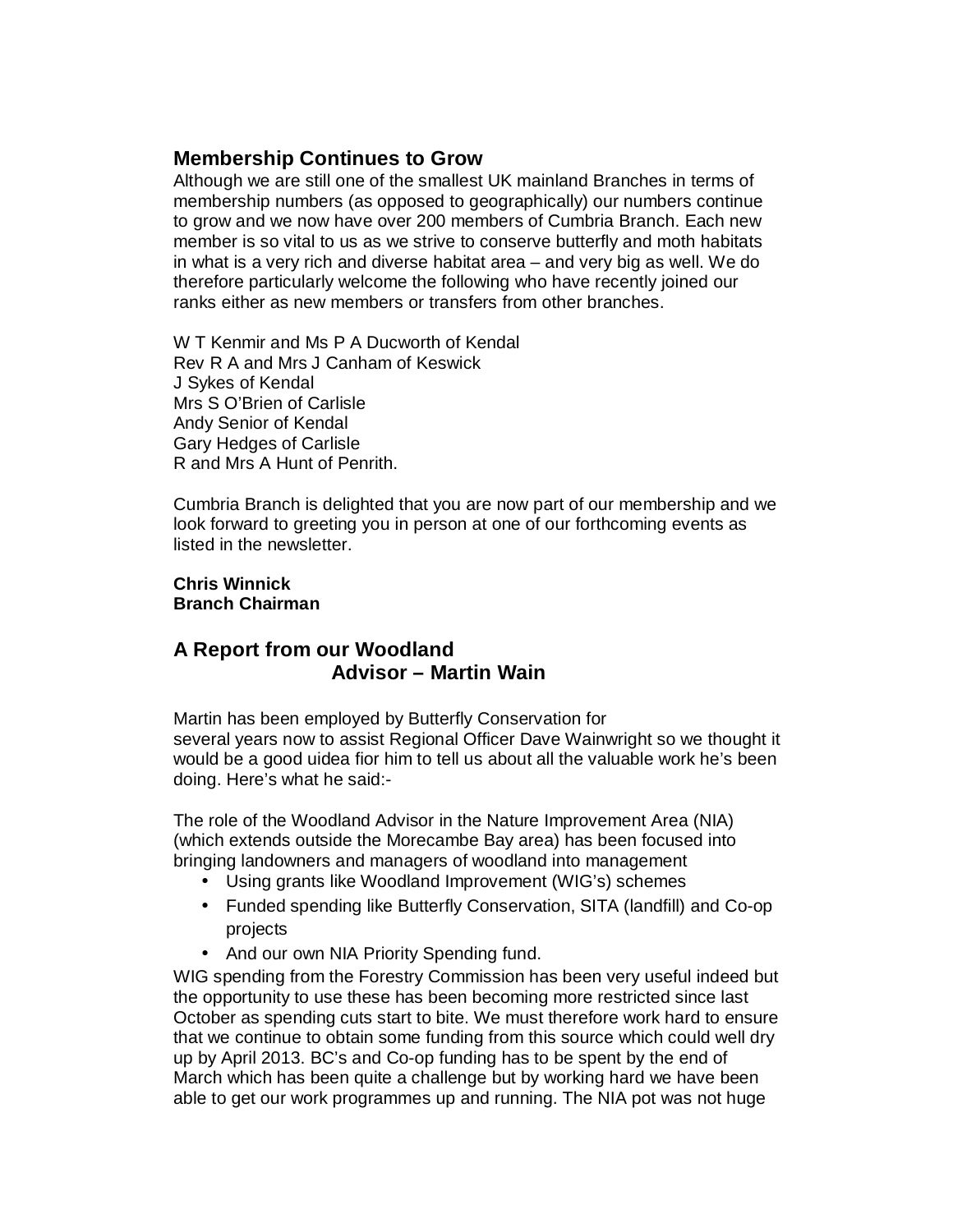but still very vital to ensure that another part of our work could be done in an orderly fashion i.e properly.

WIG spending has included 9 Woodland Improvement Grants via the Forestry Commission and covering 151 hectares of directed butterfly habitat management. All WIGS have a strong element of sustainable woodfuel management. Deer management along with sympathetic management for other wildlife is also very important to us. In managing so much woodland connectivity is very much part of our overall mapping plan on a landscape scale – that woodlands have a realistic connectivity network is most important so that wildlife species can interact from location to location to maintain species diversity and strength of breeding.

Under SITA and Co-op funding we are opening up areas of scrubbed over limestone pavement for Pearl Bordered and High Brown fritillaries. Work is ongoing on both sides of the Morecambe Bay and Kent Estuaries including on Whitbarrow where connectivity routes will join up land parcels owned by different landowners. Quite exciting work is taking place at several locations in the Arnside/Beetham/Silverdale area which is so rich in habitat as well as relatively so far untapped woodland products which can be a valuable sustainability cashflow for the landowners.

> Martin explains that he has arranged a community volunteering scheme in the Arnside area which brings together volunteers like local residents and others who also care and of course they can have their share of the wood fuel products as well. Local businesses are also being supported. Twelve local contractors were given woodland work in 2012 and one major landowner has agreed the purchase locally of a mobile logging machine for use throughout the Arnside area of Outstanding Beauty (AONB). In addition 4 local timber extractors were tasked to bring such products into the local woodfuel and other commercial markets.

A leaflet has been produced on the butterflies of the AONB area for visitors. Two more woodland community schemes are being developed, one at Grange over Sands where 12 landowners have signed up for an information sharing network aimed at both operational work and future sustainability. In the other scheme so far 5 landowners have signed up so that is progressing well. Several tourism businesses are also working with us. These include Time Share and Hotel industries which have or have nearby access to 'wild' habitat and/or woodland which has habitat mainly already occupied by species such as Pearl Bordered or High Browns and in one case Duke of Burgundy. Indeed one caravan park has 4 areas of woodland we are managing in partnership with them.

So although most of our work is within the Morecambe Bay limestones area we do push out the boundaries as well. The Finsthwaite and Rusland areas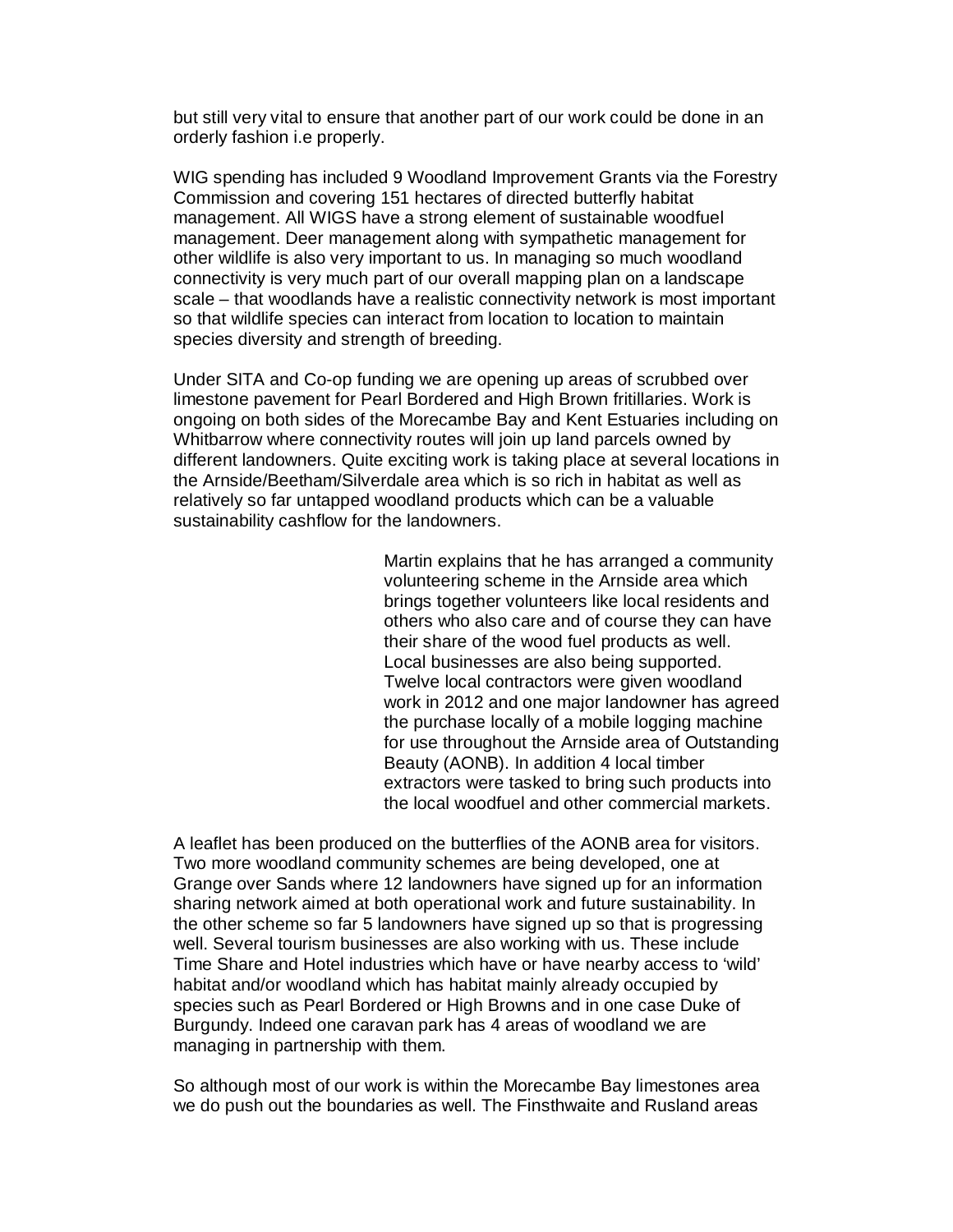were at one time rich in butterfly and wildlife habitats and parts of that area still are, so work is now pushing on to restore or create a new network of connectivity routes there which will of course be mapped into our other work nearby in other directions geographically.

# **Martin Wain. CUMBRIA BRANCH OFFICERS**

| <b>Branch Chairman</b> Chris Winnick                  | The Old Vicarage<br>Queens Road<br>Kendal, LA9 4PL<br>01539 728254<br>chriswinnick@tiscali.co.uk                                                                                                                                                                                                                                                                                                                                                                                                                                                                                      |
|-------------------------------------------------------|---------------------------------------------------------------------------------------------------------------------------------------------------------------------------------------------------------------------------------------------------------------------------------------------------------------------------------------------------------------------------------------------------------------------------------------------------------------------------------------------------------------------------------------------------------------------------------------|
| <b>Conservation</b><br><b>Officer</b>                 | Done jointly by the Branch Officers.                                                                                                                                                                                                                                                                                                                                                                                                                                                                                                                                                  |
| Treasurer                                             | David Eastlick, Benrigg, 16 Highfield Road, Grange<br>Over Sands, LA11 7JA, 015395532076<br>eastlick@ktdbroadband.com                                                                                                                                                                                                                                                                                                                                                                                                                                                                 |
| <b>Moth Officer</b>                                   | Martin Tordoff, 1 Fletcher Drive, Kendal, LA9 7DL<br>01539 735935 mt@vmst.fsnet.co.uk                                                                                                                                                                                                                                                                                                                                                                                                                                                                                                 |
| <b>Committee</b><br><b>Members</b>                    | *Peter Boardman, 36 Market Place, Kirkby Stephen,<br>CA17 4QN, 01768 372063 telemark-hq@ktdinternet<br>*Robin and Verity Eddleston, Turnstones, Charney Road<br>Grange over Sands, LA11 6BP, 015395 32217<br>robeddleston@hotmail.com<br>*Steve Clarke, Low Cray, Gosforth, Seascale, CA20 1EB<br>01946 725828 clarkelowcray@btinternet.com<br>*Sarah Bradley, Thornbarrow Hill, Witherslack, Grange<br>over Sands, LA11 6RR bradders@aol.com<br>*Martin Chadwick (co'opted), Wyngarth, Allithwaite Road,<br>Grange over Sands, LA11 7EN, 01539 532553<br>martin_chadwick@hotmail.com |
| <b>Newsletter</b><br><b>Editor</b><br>(non committee) | Steve Doyle, 14 The Willows, Durdar, Carlisle, CA2 4UP<br>01228 544059, stevedoyle44@hotmail.co.uk                                                                                                                                                                                                                                                                                                                                                                                                                                                                                    |
| Webmaster<br>(non committee)                          | <b>Mark Eastlick</b><br>mark.eastlick@yahoo.co.uk                                                                                                                                                                                                                                                                                                                                                                                                                                                                                                                                     |
| <b>Regional</b><br><b>Officer and</b><br>Assistants   | Dave Wainwright, Butterfly Conservation regional office<br>Low Barns, Witton le Wear, Bishop Auckland, Co Durham<br>DL14 0AG, 01388 488428 dwainwright@butterfly-                                                                                                                                                                                                                                                                                                                                                                                                                     |

conservation.org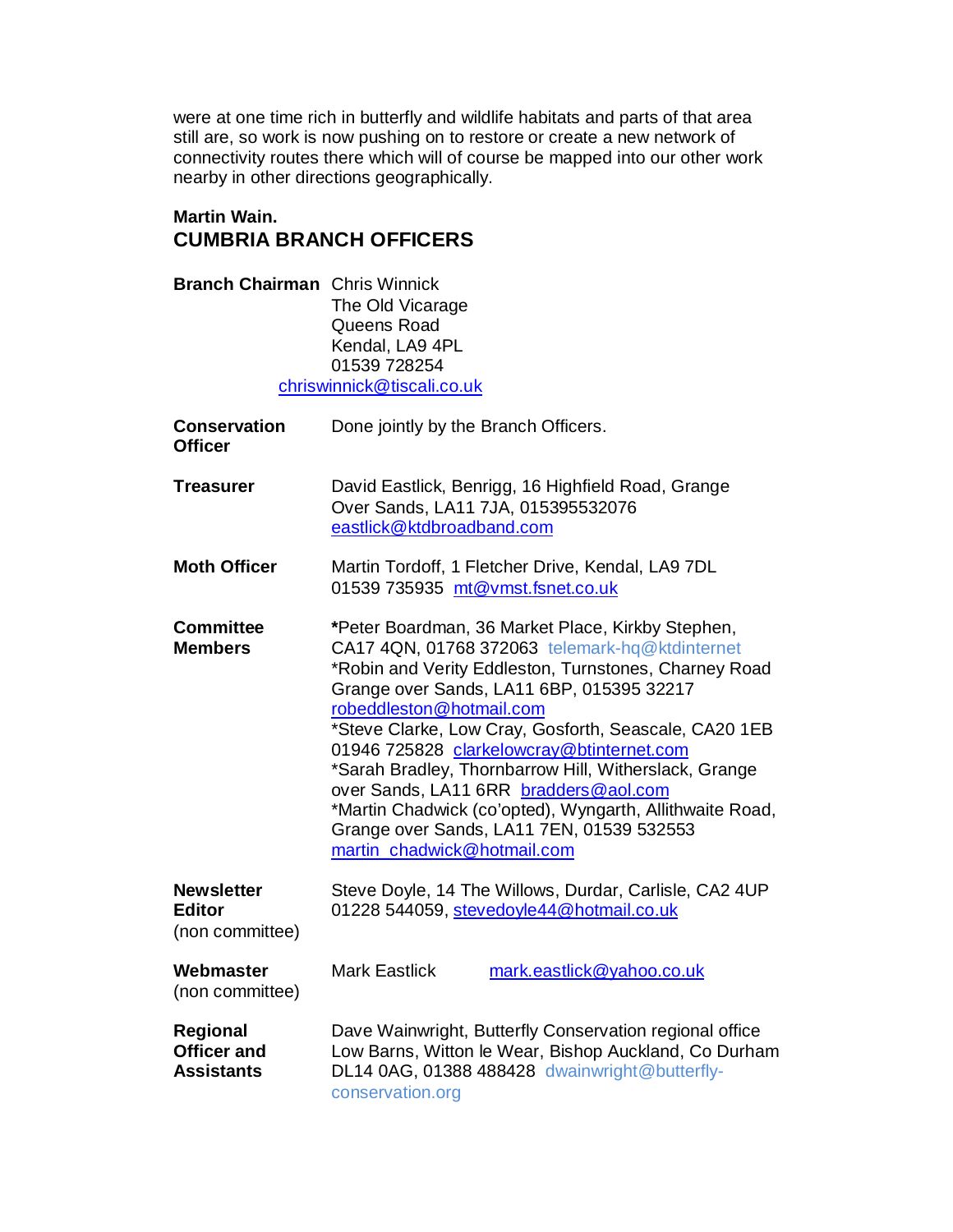Assisted in North Lancs and Cumbria by Martin Wain and Graham Jones.